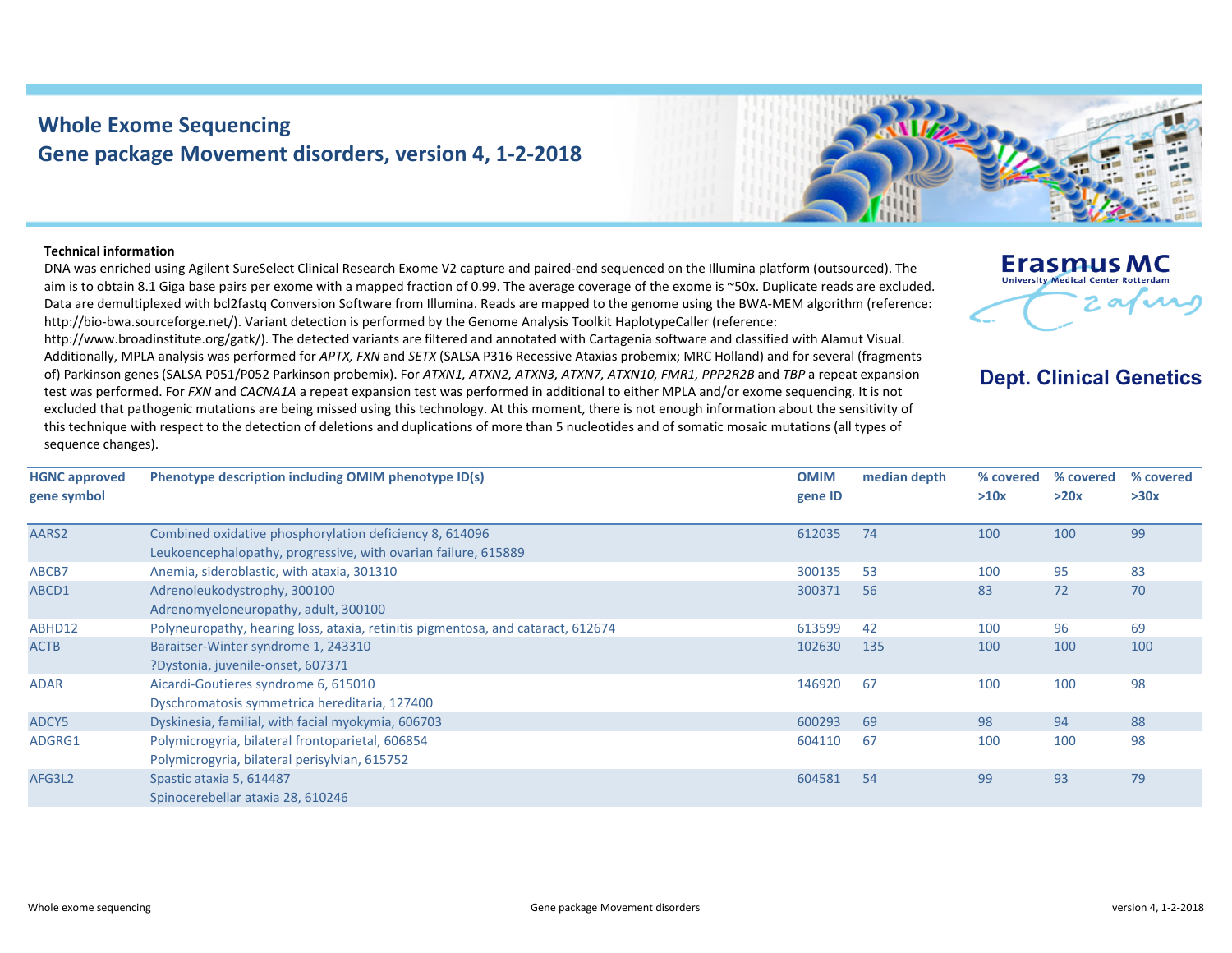| >30x<br>gene symbol<br>>10x<br>>20x<br>gene ID<br>98<br>88<br>ALDH18A1<br>Cutis laxa 3, 616603<br>138250<br>54<br>100<br>Cutis laxa, type IIIA, 219150<br>Spastic paraplegia 9A, 601162<br>Spastic paraplegia 9B, 616586<br>609523<br>98<br>ALDH3A2<br>Sjogren-Larsson syndrome, 270200<br>52<br>100<br>88<br>42<br>Succinic semialdehyde dehydrogenase deficiency, 271980<br>610045<br>99<br>94<br>71<br>ALDH5A1<br>89<br>606352<br>53<br>99<br>ALS <sub>2</sub><br>Amyotrophic lateral sclerosis 2, juvenile, 205100<br>100<br>Primary lateral sclerosis, juvenile, 606353<br>Spastic paralysis, infantile onset ascending, 607225<br><b>ANO10</b><br>613726<br>40<br>92<br>65<br>Spinocerebellar ataxia 10, 613728<br>100<br>610110<br>43<br>93<br>91<br>77<br>ANO3<br>Dystonia 24, 615034<br>96<br>607245<br>60<br>100<br>AP4B1<br>Spastic paraplegia 47, 614066<br>100<br>607244<br>99<br>87<br>AP4E1<br>Spastic paraplegia 51, 613744<br>50<br>100<br>Stuttering, familial persistent, 1, 184450<br>98<br>602296<br>75<br>AP4M1<br>Spastic paraplegia 50, 612936<br>100<br>100<br>95<br>69<br>AP4S1<br>Spastic paraplegia 52, 614067<br>607243<br>37<br>100<br>94<br>AP5Z1<br>Spastic paraplegia 48, 613647<br>613653<br>64<br>100<br>100<br><b>APTX</b><br>Ataxia, early-onset, with oculomotor apraxia and hypoalbuminemia, 208920<br>606350<br>54<br>100<br>90<br>77<br>88<br>608313<br>56<br>100<br>ARG1<br>Argininemia, 207800<br>100<br><b>ARSA</b><br>Metachromatic leukodystrophy, 250100<br>607574<br>105<br>100<br>100<br>100<br>Epileptic encephalopathy, early infantile, 1, 308350<br>300382<br>42<br>89<br>80<br>65<br>ARX<br>Hydranencephaly with abnormal genitalia, 300215<br>Lissencephaly 2, 300215 | <b>HGNC approved</b> | Phenotype description including OMIM phenotype ID(s) | <b>OMIM</b> | median depth | % covered % covered | % covered |
|------------------------------------------------------------------------------------------------------------------------------------------------------------------------------------------------------------------------------------------------------------------------------------------------------------------------------------------------------------------------------------------------------------------------------------------------------------------------------------------------------------------------------------------------------------------------------------------------------------------------------------------------------------------------------------------------------------------------------------------------------------------------------------------------------------------------------------------------------------------------------------------------------------------------------------------------------------------------------------------------------------------------------------------------------------------------------------------------------------------------------------------------------------------------------------------------------------------------------------------------------------------------------------------------------------------------------------------------------------------------------------------------------------------------------------------------------------------------------------------------------------------------------------------------------------------------------------------------------------------------------------------------------------------------------------------------------------------------------|----------------------|------------------------------------------------------|-------------|--------------|---------------------|-----------|
|                                                                                                                                                                                                                                                                                                                                                                                                                                                                                                                                                                                                                                                                                                                                                                                                                                                                                                                                                                                                                                                                                                                                                                                                                                                                                                                                                                                                                                                                                                                                                                                                                                                                                                                              |                      |                                                      |             |              |                     |           |
|                                                                                                                                                                                                                                                                                                                                                                                                                                                                                                                                                                                                                                                                                                                                                                                                                                                                                                                                                                                                                                                                                                                                                                                                                                                                                                                                                                                                                                                                                                                                                                                                                                                                                                                              |                      |                                                      |             |              |                     |           |
|                                                                                                                                                                                                                                                                                                                                                                                                                                                                                                                                                                                                                                                                                                                                                                                                                                                                                                                                                                                                                                                                                                                                                                                                                                                                                                                                                                                                                                                                                                                                                                                                                                                                                                                              |                      |                                                      |             |              |                     |           |
|                                                                                                                                                                                                                                                                                                                                                                                                                                                                                                                                                                                                                                                                                                                                                                                                                                                                                                                                                                                                                                                                                                                                                                                                                                                                                                                                                                                                                                                                                                                                                                                                                                                                                                                              |                      |                                                      |             |              |                     |           |
|                                                                                                                                                                                                                                                                                                                                                                                                                                                                                                                                                                                                                                                                                                                                                                                                                                                                                                                                                                                                                                                                                                                                                                                                                                                                                                                                                                                                                                                                                                                                                                                                                                                                                                                              |                      |                                                      |             |              |                     |           |
|                                                                                                                                                                                                                                                                                                                                                                                                                                                                                                                                                                                                                                                                                                                                                                                                                                                                                                                                                                                                                                                                                                                                                                                                                                                                                                                                                                                                                                                                                                                                                                                                                                                                                                                              |                      |                                                      |             |              |                     |           |
|                                                                                                                                                                                                                                                                                                                                                                                                                                                                                                                                                                                                                                                                                                                                                                                                                                                                                                                                                                                                                                                                                                                                                                                                                                                                                                                                                                                                                                                                                                                                                                                                                                                                                                                              |                      |                                                      |             |              |                     |           |
|                                                                                                                                                                                                                                                                                                                                                                                                                                                                                                                                                                                                                                                                                                                                                                                                                                                                                                                                                                                                                                                                                                                                                                                                                                                                                                                                                                                                                                                                                                                                                                                                                                                                                                                              |                      |                                                      |             |              |                     |           |
|                                                                                                                                                                                                                                                                                                                                                                                                                                                                                                                                                                                                                                                                                                                                                                                                                                                                                                                                                                                                                                                                                                                                                                                                                                                                                                                                                                                                                                                                                                                                                                                                                                                                                                                              |                      |                                                      |             |              |                     |           |
|                                                                                                                                                                                                                                                                                                                                                                                                                                                                                                                                                                                                                                                                                                                                                                                                                                                                                                                                                                                                                                                                                                                                                                                                                                                                                                                                                                                                                                                                                                                                                                                                                                                                                                                              |                      |                                                      |             |              |                     |           |
|                                                                                                                                                                                                                                                                                                                                                                                                                                                                                                                                                                                                                                                                                                                                                                                                                                                                                                                                                                                                                                                                                                                                                                                                                                                                                                                                                                                                                                                                                                                                                                                                                                                                                                                              |                      |                                                      |             |              |                     |           |
|                                                                                                                                                                                                                                                                                                                                                                                                                                                                                                                                                                                                                                                                                                                                                                                                                                                                                                                                                                                                                                                                                                                                                                                                                                                                                                                                                                                                                                                                                                                                                                                                                                                                                                                              |                      |                                                      |             |              |                     |           |
|                                                                                                                                                                                                                                                                                                                                                                                                                                                                                                                                                                                                                                                                                                                                                                                                                                                                                                                                                                                                                                                                                                                                                                                                                                                                                                                                                                                                                                                                                                                                                                                                                                                                                                                              |                      |                                                      |             |              |                     |           |
|                                                                                                                                                                                                                                                                                                                                                                                                                                                                                                                                                                                                                                                                                                                                                                                                                                                                                                                                                                                                                                                                                                                                                                                                                                                                                                                                                                                                                                                                                                                                                                                                                                                                                                                              |                      |                                                      |             |              |                     |           |
|                                                                                                                                                                                                                                                                                                                                                                                                                                                                                                                                                                                                                                                                                                                                                                                                                                                                                                                                                                                                                                                                                                                                                                                                                                                                                                                                                                                                                                                                                                                                                                                                                                                                                                                              |                      |                                                      |             |              |                     |           |
|                                                                                                                                                                                                                                                                                                                                                                                                                                                                                                                                                                                                                                                                                                                                                                                                                                                                                                                                                                                                                                                                                                                                                                                                                                                                                                                                                                                                                                                                                                                                                                                                                                                                                                                              |                      |                                                      |             |              |                     |           |
|                                                                                                                                                                                                                                                                                                                                                                                                                                                                                                                                                                                                                                                                                                                                                                                                                                                                                                                                                                                                                                                                                                                                                                                                                                                                                                                                                                                                                                                                                                                                                                                                                                                                                                                              |                      |                                                      |             |              |                     |           |
|                                                                                                                                                                                                                                                                                                                                                                                                                                                                                                                                                                                                                                                                                                                                                                                                                                                                                                                                                                                                                                                                                                                                                                                                                                                                                                                                                                                                                                                                                                                                                                                                                                                                                                                              |                      |                                                      |             |              |                     |           |
|                                                                                                                                                                                                                                                                                                                                                                                                                                                                                                                                                                                                                                                                                                                                                                                                                                                                                                                                                                                                                                                                                                                                                                                                                                                                                                                                                                                                                                                                                                                                                                                                                                                                                                                              |                      |                                                      |             |              |                     |           |
|                                                                                                                                                                                                                                                                                                                                                                                                                                                                                                                                                                                                                                                                                                                                                                                                                                                                                                                                                                                                                                                                                                                                                                                                                                                                                                                                                                                                                                                                                                                                                                                                                                                                                                                              |                      |                                                      |             |              |                     |           |
|                                                                                                                                                                                                                                                                                                                                                                                                                                                                                                                                                                                                                                                                                                                                                                                                                                                                                                                                                                                                                                                                                                                                                                                                                                                                                                                                                                                                                                                                                                                                                                                                                                                                                                                              |                      |                                                      |             |              |                     |           |
|                                                                                                                                                                                                                                                                                                                                                                                                                                                                                                                                                                                                                                                                                                                                                                                                                                                                                                                                                                                                                                                                                                                                                                                                                                                                                                                                                                                                                                                                                                                                                                                                                                                                                                                              |                      |                                                      |             |              |                     |           |
|                                                                                                                                                                                                                                                                                                                                                                                                                                                                                                                                                                                                                                                                                                                                                                                                                                                                                                                                                                                                                                                                                                                                                                                                                                                                                                                                                                                                                                                                                                                                                                                                                                                                                                                              |                      |                                                      |             |              |                     |           |
|                                                                                                                                                                                                                                                                                                                                                                                                                                                                                                                                                                                                                                                                                                                                                                                                                                                                                                                                                                                                                                                                                                                                                                                                                                                                                                                                                                                                                                                                                                                                                                                                                                                                                                                              |                      |                                                      |             |              |                     |           |
|                                                                                                                                                                                                                                                                                                                                                                                                                                                                                                                                                                                                                                                                                                                                                                                                                                                                                                                                                                                                                                                                                                                                                                                                                                                                                                                                                                                                                                                                                                                                                                                                                                                                                                                              |                      | Mental retardation 29 and others, 300419             |             |              |                     |           |
| Partington syndrome, 309510                                                                                                                                                                                                                                                                                                                                                                                                                                                                                                                                                                                                                                                                                                                                                                                                                                                                                                                                                                                                                                                                                                                                                                                                                                                                                                                                                                                                                                                                                                                                                                                                                                                                                                  |                      |                                                      |             |              |                     |           |
| Proud syndrome, 300004                                                                                                                                                                                                                                                                                                                                                                                                                                                                                                                                                                                                                                                                                                                                                                                                                                                                                                                                                                                                                                                                                                                                                                                                                                                                                                                                                                                                                                                                                                                                                                                                                                                                                                       |                      |                                                      |             |              |                     |           |
| 98<br>Canavan disease, 271900<br>608034<br>41<br>100<br>81<br>ASPA                                                                                                                                                                                                                                                                                                                                                                                                                                                                                                                                                                                                                                                                                                                                                                                                                                                                                                                                                                                                                                                                                                                                                                                                                                                                                                                                                                                                                                                                                                                                                                                                                                                           |                      |                                                      |             |              |                     |           |
| 608179<br>68<br>96<br>92<br><b>ATCAY</b><br>Ataxia, cerebellar, Cayman type, 601238<br>100                                                                                                                                                                                                                                                                                                                                                                                                                                                                                                                                                                                                                                                                                                                                                                                                                                                                                                                                                                                                                                                                                                                                                                                                                                                                                                                                                                                                                                                                                                                                                                                                                                   |                      |                                                      |             |              |                     |           |
| 85<br>Neuropathy, hereditary sensory, type ID, 613708<br>606439<br>55<br>100<br>98<br>ATL1                                                                                                                                                                                                                                                                                                                                                                                                                                                                                                                                                                                                                                                                                                                                                                                                                                                                                                                                                                                                                                                                                                                                                                                                                                                                                                                                                                                                                                                                                                                                                                                                                                   |                      |                                                      |             |              |                     |           |
| Spastic paraplegia 3A, 182600                                                                                                                                                                                                                                                                                                                                                                                                                                                                                                                                                                                                                                                                                                                                                                                                                                                                                                                                                                                                                                                                                                                                                                                                                                                                                                                                                                                                                                                                                                                                                                                                                                                                                                |                      |                                                      |             |              |                     |           |
| 83<br>Ataxia-telangiectasia, 208900<br>607585<br>55<br>100<br>97<br>ATM                                                                                                                                                                                                                                                                                                                                                                                                                                                                                                                                                                                                                                                                                                                                                                                                                                                                                                                                                                                                                                                                                                                                                                                                                                                                                                                                                                                                                                                                                                                                                                                                                                                      |                      |                                                      |             |              |                     |           |
| {Breast cancer, susceptibility to}, 114480                                                                                                                                                                                                                                                                                                                                                                                                                                                                                                                                                                                                                                                                                                                                                                                                                                                                                                                                                                                                                                                                                                                                                                                                                                                                                                                                                                                                                                                                                                                                                                                                                                                                                   |                      |                                                      |             |              |                     |           |
| Lymphoma, B-cell non-Hodgkin, somatic                                                                                                                                                                                                                                                                                                                                                                                                                                                                                                                                                                                                                                                                                                                                                                                                                                                                                                                                                                                                                                                                                                                                                                                                                                                                                                                                                                                                                                                                                                                                                                                                                                                                                        |                      |                                                      |             |              |                     |           |
| Lymphoma, mantle cell, somatic                                                                                                                                                                                                                                                                                                                                                                                                                                                                                                                                                                                                                                                                                                                                                                                                                                                                                                                                                                                                                                                                                                                                                                                                                                                                                                                                                                                                                                                                                                                                                                                                                                                                                               |                      |                                                      |             |              |                     |           |
| T-cell prolymphocytic leukemia, somatic                                                                                                                                                                                                                                                                                                                                                                                                                                                                                                                                                                                                                                                                                                                                                                                                                                                                                                                                                                                                                                                                                                                                                                                                                                                                                                                                                                                                                                                                                                                                                                                                                                                                                      |                      |                                                      |             |              |                     |           |
| Kufor-Rakeb syndrome, 606693<br><b>ATP13A2</b><br>610513<br>79<br>100<br>100<br>98                                                                                                                                                                                                                                                                                                                                                                                                                                                                                                                                                                                                                                                                                                                                                                                                                                                                                                                                                                                                                                                                                                                                                                                                                                                                                                                                                                                                                                                                                                                                                                                                                                           |                      |                                                      |             |              |                     |           |
| Spastic paraplegia 78, 617225                                                                                                                                                                                                                                                                                                                                                                                                                                                                                                                                                                                                                                                                                                                                                                                                                                                                                                                                                                                                                                                                                                                                                                                                                                                                                                                                                                                                                                                                                                                                                                                                                                                                                                |                      |                                                      |             |              |                     |           |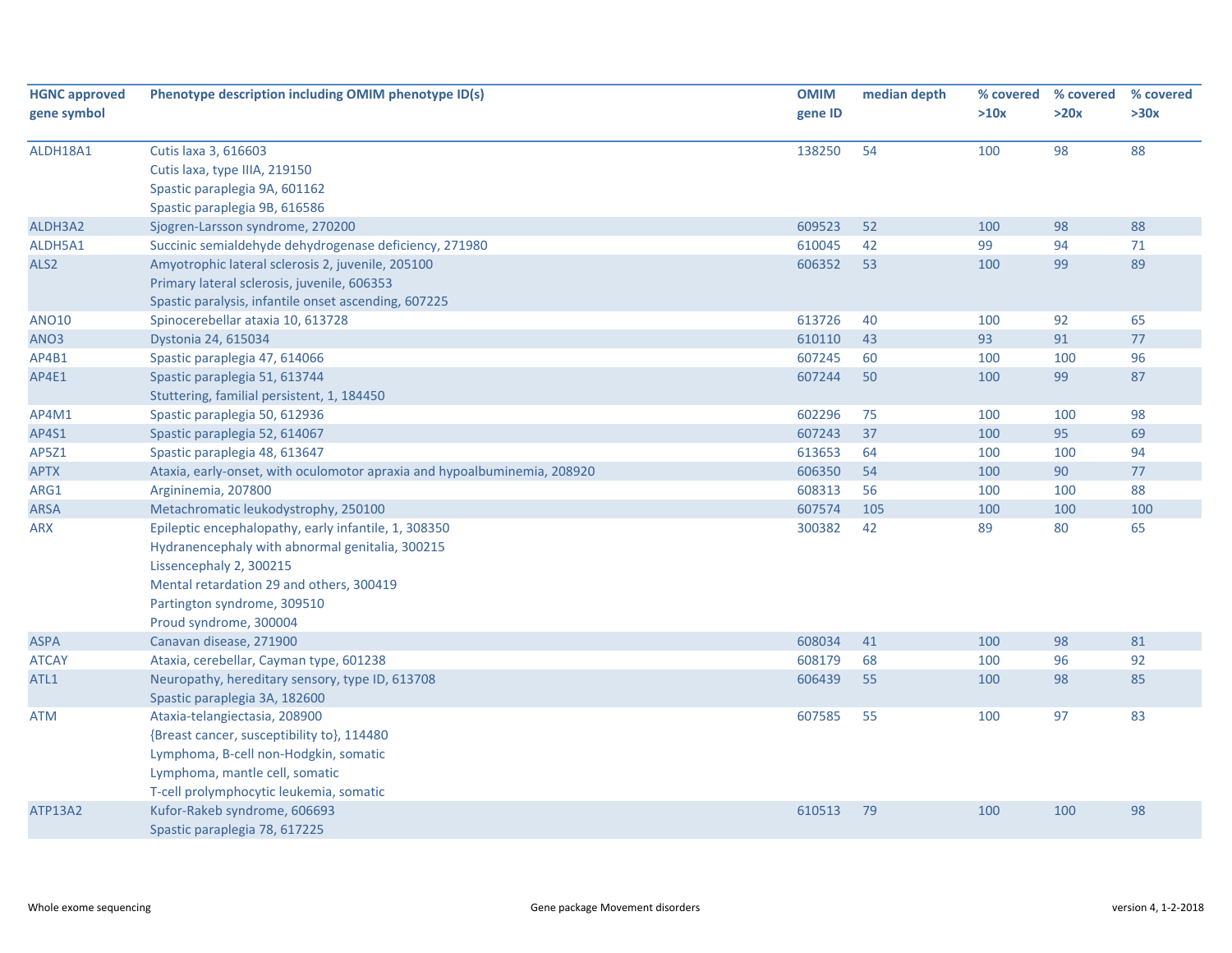| <b>HGNC approved</b><br>gene symbol | Phenotype description including OMIM phenotype ID(s)                                                                                                                                                                              | <b>OMIM</b><br>gene ID | median depth | % covered<br>>10x | % covered<br>>20x | % covered<br>>30x |
|-------------------------------------|-----------------------------------------------------------------------------------------------------------------------------------------------------------------------------------------------------------------------------------|------------------------|--------------|-------------------|-------------------|-------------------|
| ATP1A2                              | Alternating hemiplegia of childhood, 104290<br>Migraine, familial basilar, 602481<br>Migraine, familial hemiplegic, 2, 602481                                                                                                     | 182340                 | 86           | 100               | 100               | 99                |
| ATP1A3                              | Alternating hemiplegia of childhood 2, 614820<br>CAPOS syndrome, 601338<br>Dystonia-12, 128235                                                                                                                                    | 182350                 | 91           | 100               | 100               | 100               |
| ATP2B3                              | ?Spinocerebellar ataxia 1, 302500                                                                                                                                                                                                 | 300014                 | 62           | 100               | 100               | 96                |
| ATP6AP2                             | Mental retardation, syndromic, Hedera type, 300423<br>?Parkinsonism with spasticity, 300911                                                                                                                                       | 300556                 | 45           | 100               | 93                | 64                |
| ATP7B                               | Wilson disease, 277900                                                                                                                                                                                                            | 606882                 | 70           | 100               | 100               | 97                |
| ATP8A2                              | ?Cerebellar ataxia, mental retardation, and dysequilibrium syndrome 4, 615268                                                                                                                                                     | 605870                 | 48           | 100               | 98                | 81                |
| ATXN1                               | Spinocerebellar ataxia 1, 164400                                                                                                                                                                                                  | 601556                 | 125          | 100               | 100               | 100               |
| ATXN10                              | Spinocerebellar ataxia 10, 603516                                                                                                                                                                                                 | 611150                 | 43           | 100               | 97                | 78                |
| ATXN2                               | {Amyotrophic lateral sclerosis, susceptibility to, 13}, 183090<br>{Parkinson disease, late-onset, susceptibility to}, 168600<br>Spinocerebellar ataxia 2, 183090                                                                  | 601517                 | 56           | 96                | 92                | 78                |
| ATXN3                               | Machado-Joseph disease, 109150                                                                                                                                                                                                    | 607047                 | 57           | 100               | 96                | 85                |
| ATXN7                               | Spinocerebellar ataxia 7, 164500                                                                                                                                                                                                  | 607640                 | 60           | 99                | 94                | 86                |
| <b>AUH</b>                          | 3-methylglutaconic aciduria, type I, 250950                                                                                                                                                                                       | 600529                 | 52           | 100               | 100               | 92                |
| B4GALNT1                            | Spastic paraplegia 26, 609195                                                                                                                                                                                                     | 601873                 | 71           | 100               | 100               | 100               |
| BCAP31                              | Deafness, dystonia, and cerebral hypomyelination, 300475                                                                                                                                                                          | 300398                 | 48           | 100               | 99                | 83                |
| <b>BCKDHA</b>                       | Maple syrup urine disease, type Ia, 248600                                                                                                                                                                                        | 608348                 | 86           | 100               | 100               | 100               |
| <b>BCKDHB</b>                       | Maple syrup urine disease, type lb, 248600                                                                                                                                                                                        | 248611                 | 49           | 100               | 99                | 86                |
| BCS1L                               | Bjornstad syndrome, 262000<br>GRACILE syndrome, 603358<br>Leigh syndrome, 256000<br>Mitochondrial complex III deficiency, nuclear type 1, 124000                                                                                  | 603647                 | 134          | 100               | 100               | 100               |
| <b>BSCL2</b>                        | Encephalopathy, progressive, with or without lipodystrophy, 615924<br>Lipodystrophy, congenital generalized, type 2, 269700<br>Neuropathy, distal hereditary motor, type VA, 600794<br>Silver spastic paraplegia syndrome, 270685 | 606158                 | 68           | 100               | 100               | 99                |
| C12orf65                            | Combined oxidative phosphorylation deficiency 7, 613559<br>Spastic paraplegia 55, 615035                                                                                                                                          | 613541                 | 57           | 100               | 100               | 100               |
| C19orf12                            | Neurodegeneration with brain iron accumulation 4, 614298<br>?Spastic paraplegia 43, 615043                                                                                                                                        | 614297                 | 120          | 100               | 100               | 100               |
| CA8                                 | Cerebellar ataxia and mental retardation with or without quadrupedal locomotion 3, 613227                                                                                                                                         | 114815                 | 51           | 100               | 95                | 81                |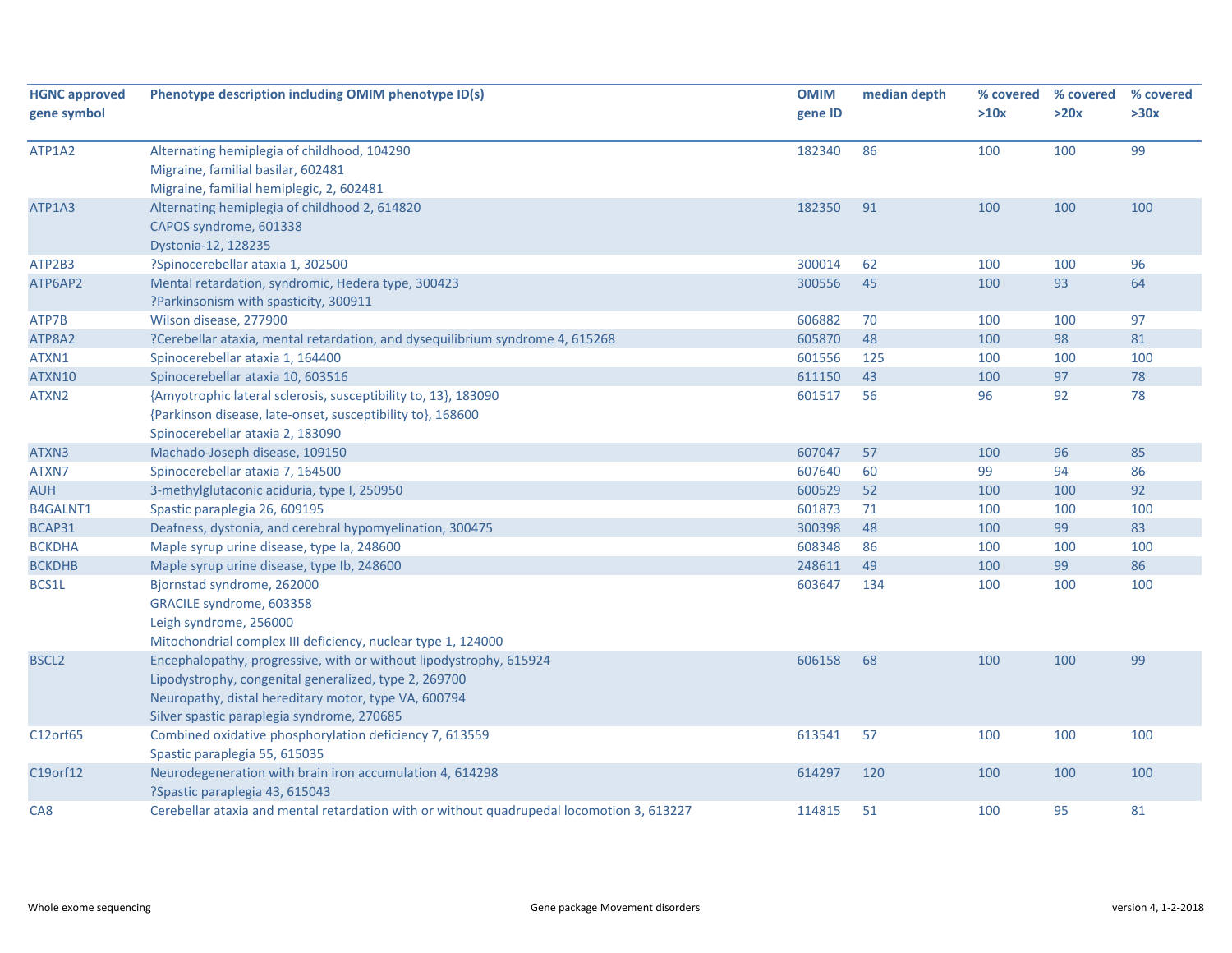| <b>HGNC approved</b><br>gene symbol | Phenotype description including OMIM phenotype ID(s)                                                                                                                                                                                                     | <b>OMIM</b><br>gene ID | median depth | % covered<br>>10x | % covered<br>>20x | % covered<br>>30x |
|-------------------------------------|----------------------------------------------------------------------------------------------------------------------------------------------------------------------------------------------------------------------------------------------------------|------------------------|--------------|-------------------|-------------------|-------------------|
| CACNA1A                             | Epileptic encephalopathy, early infantile, 42, 617106<br>Episodic ataxia, type 2, 108500<br>Migraine, familial hemiplegic, 1, 141500<br>Migraine, familial hemiplegic, 1, with progressive cerebellar ataxia, 141500<br>Spinocerebellar ataxia 6, 183086 | 601011                 | 63           | 100               | 98                | 90                |
| CACNA1B                             | ?Dystonia 23, 614860                                                                                                                                                                                                                                     | 601012                 | 66           | 99                | 97                | 91                |
| CACNA1G                             | Spinocerebellar ataxia 42, 616795                                                                                                                                                                                                                        | 604065                 | 83           | 100               | 100               | 99                |
| CACNB4                              | {Epilepsy, idiopathic generalized, susceptibility to, 9}, 607682<br>{Epilepsy, juvenile myoclonic, susceptibility to, 6}, 607682<br>Episodic ataxia, type 5, 613855                                                                                      | 601949                 | 40           | 100               | 97                | 72                |
| CAMTA1                              | Cerebellar ataxia, nonprogressive, with mental retardation, 614756                                                                                                                                                                                       | 611501                 | 90           | 100               | 98                | 94                |
| CAPN1                               | Spastic paraplegia 76, 616907                                                                                                                                                                                                                            | 114220                 | 75           | 100               | 100               | 99                |
| CCDC88C                             | Hydrocephalus, nonsyndromic, 236600<br>?Spinocerebellar ataxia 40, 616053                                                                                                                                                                                | 611204                 | 67           | 100               | 99                | 94                |
| CCT <sub>5</sub>                    | Neuropathy, hereditary sensory, with spastic paraplegia, 256840                                                                                                                                                                                          | 610150                 | 56           | 100               | 97                | 85                |
| CDKL5                               | Epileptic encephalopathy, early infantile, 2, 300672                                                                                                                                                                                                     | 300203                 | 46           | 100               | 93                | 78                |
| CHCHD <sub>2</sub>                  | Parkinson disease 22, 616710                                                                                                                                                                                                                             | 616244                 | 37           | 100               | 69                | 47                |
| CIZ <sub>1</sub>                    | No OMIM phenotype                                                                                                                                                                                                                                        | 611420                 | 78           | 100               | 97                | 96                |
| <b>COASY</b>                        | Neurodegeneration with brain iron accumulation 6, 615643                                                                                                                                                                                                 | 609855                 | 94           | 100               | 100               | 100               |
| COQ <sub>2</sub>                    | Coenzyme Q10 deficiency, primary, 1, 607426<br>{Multiple system atrophy, susceptibility to}, 146500                                                                                                                                                      | 609825                 | 49           | 100               | 97                | 82                |
| COQ8A                               | Coenzyme Q10 deficiency, primary, 4, 612016                                                                                                                                                                                                              | 606980                 | 86           | 100               | 100               | 100               |
| COQ9                                | Coenzyme Q10 deficiency, primary, 5, 614654                                                                                                                                                                                                              | 612837                 | 71           | 100               | 100               | 95                |
| <b>COX10</b>                        | Leigh syndrome due to mitochondrial COX4 deficiency, 256000<br>Mitochondrial complex IV deficiency, 220110                                                                                                                                               | 602125                 | 93           | 100               | 100               | 95                |
| <b>COX15</b>                        | Cardioencephalomyopathy, fatal infantile, due to cytochrome c oxidase deficiency 2, 615119<br>Leigh syndrome due to cytochrome c oxidase deficiency, 256000                                                                                              | 603646                 | 43           | 100               | 96                | 76                |
| COX <sub>20</sub>                   | Mitochondrial complex IV deficiency, 220110                                                                                                                                                                                                              | 614698                 | 53           | 100               | 100               | 92                |
| CP                                  | Cerebellar ataxia, 604290<br>Hemosiderosis, systemic, due to aceruloplasminemia, 604290<br>[Hypoceruloplasminemia, hereditary], 604290                                                                                                                   | 117700                 | 47           | 100               | 99                | 87                |
| CSF1R                               | Leukoencephalopathy, diffuse hereditary, with spheroids, 221820                                                                                                                                                                                          | 164770                 | 63           | 100               | 100               | 97                |
| <b>CSTB</b>                         | Epilepsy, progressive myoclonic 1A (Unverricht and Lundborg), 254800                                                                                                                                                                                     | 601145                 | 62           | 100               | 100               | 98                |
| <b>CWF19L1</b>                      | Spinocerebellar ataxia 17, 616127                                                                                                                                                                                                                        | 616120                 | 40           | 100               | 94                | 71                |
| <b>CYP27A1</b>                      | Cerebrotendinous xanthomatosis, 213700                                                                                                                                                                                                                   | 606530                 | 82           | 100               | 100               | 100               |
| CYP2U1                              | Spastic paraplegia 56, 615030                                                                                                                                                                                                                            | 610670                 | 51           | 100               | 100               | 91                |
| CYP7B1                              | Bile acid synthesis defect, congenital, 3, 613812<br>Spastic paraplegia 5A, 270800                                                                                                                                                                       | 603711                 | 56           | 100               | 100               | 94                |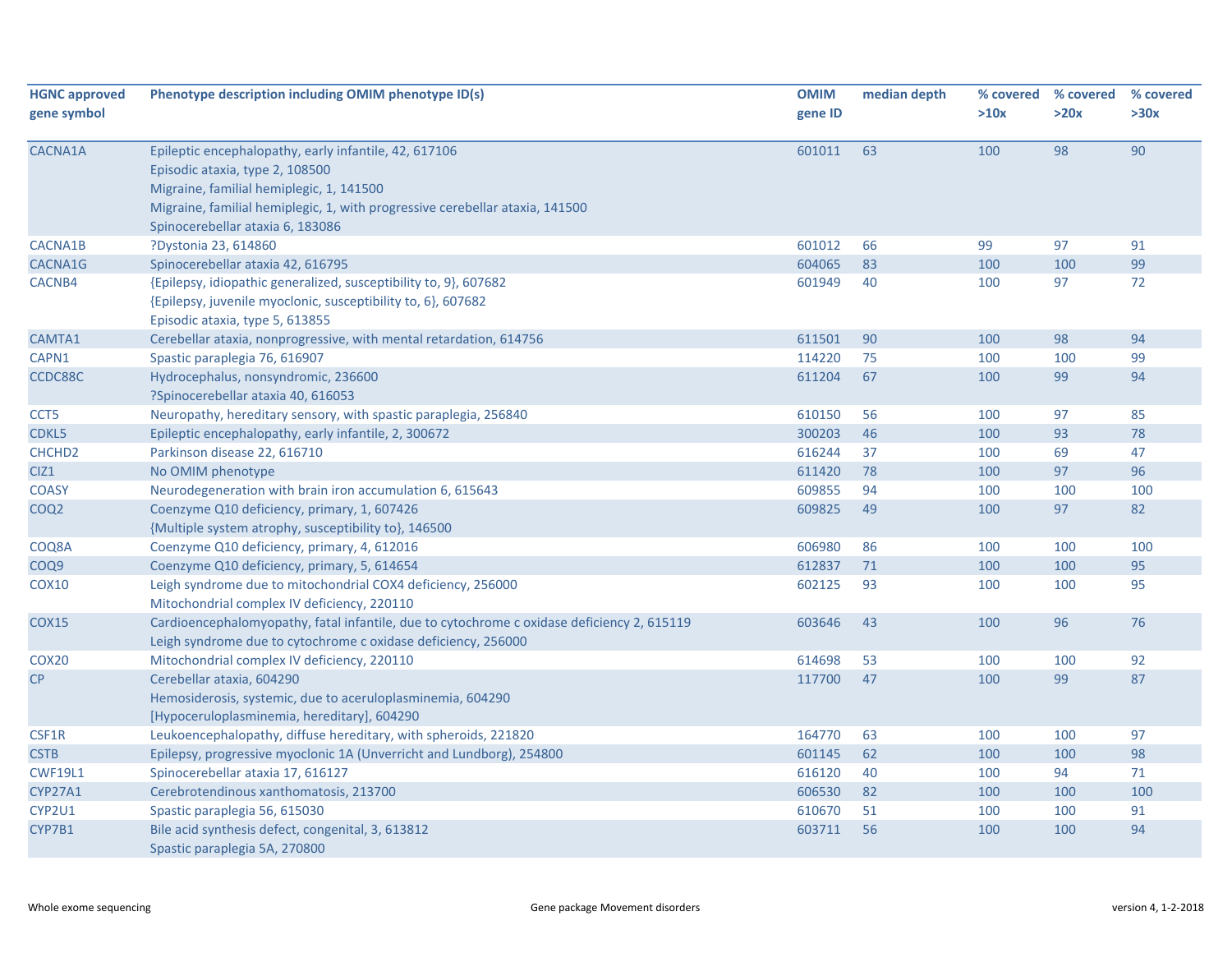| <b>HGNC approved</b> | Phenotype description including OMIM phenotype ID(s)                                         | <b>OMIM</b> | median depth | % covered | % covered | % covered |
|----------------------|----------------------------------------------------------------------------------------------|-------------|--------------|-----------|-----------|-----------|
| gene symbol          |                                                                                              | gene ID     |              | >10x      | >20x      | >30x      |
| <b>DBT</b>           | Maple syrup urine disease, type II, 248600                                                   | 248610      | 77           | 100       | 100       | 97        |
| DCAF17               | Woodhouse-Sakati syndrome, 241080                                                            | 612515      | 56           | 100       | 96        | 83        |
| <b>DCC</b>           | Colorectal cancer, somatic, 114500                                                           | 120470      | 48           | 100       | 99        | 89        |
|                      | Esophageal carcinoma, somatic, 133239                                                        |             |              |           |           |           |
|                      | Mirror movements 1, 157600                                                                   |             |              |           |           |           |
| DCTN1                | {Amyotrophic lateral sclerosis, susceptibility to}, 105400                                   | 601143      | 67           | 100       | 100       | 98        |
|                      | Neuropathy, distal hereditary motor, type VIIB, 607641                                       |             |              |           |           |           |
|                      | Perry syndrome, 168605                                                                       |             |              |           |           |           |
| <b>DDC</b>           | Aromatic L-amino acid decarboxylase deficiency, 608643                                       | 107930      | 55           | 100       | 93        | 82        |
| DDHD1                | Spastic paraplegia 28, 609340                                                                | 614603      | 67           | 100       | 97        | 85        |
| DDHD <sub>2</sub>    | Spastic paraplegia 54, 615033                                                                | 615003      | 57           | 100       | 100       | 93        |
| <b>DLAT</b>          | Pyruvate dehydrogenase E2 deficiency, 245348                                                 | 608770      | 53           | 100       | 94        | 71        |
| <b>DLD</b>           | Dihydrolipoamide dehydrogenase deficiency, 246900                                            | 238331      | 61           | 100       | 100       | 94        |
| DNAJC13              | No OMIM phenotype                                                                            | 614334      | 54           | 100       | 97        | 84        |
| DNAJC3               | ?Ataxia, combined cerebellar and peripheral, with hearing loss and diabetes mellitus, 616192 | 601184      | 48           | 100       | 97        | 78        |
| DNAJC6               | Parkinson disease 19a, juvenile-onset, 615528                                                | 608375      | 55           | 100       | 99        | 92        |
|                      | Parkinson disease 19b, early-onset, 615528                                                   |             |              |           |           |           |
| DNAL4                | ?Mirror movements 3, 616059                                                                  | 610565      | 75           | 100       | 100       | 98        |
| DNMT1                | Cerebellar ataxia, deafness, and narcolepsy, 604121                                          | 126375      | 60           | 100       | 98        | 91        |
|                      | Neuropathy, hereditary sensory, type IE, 614116                                              |             |              |           |           |           |
| ECHS1                | Mitochondrial short-chain enoyl-CoA hydratase 1 deficiency, 616277                           | 602292      | 51           | 100       | 99        | 87        |
| EEF <sub>2</sub>     | ?Spinocerebellar ataxia 26, 609306                                                           | 130610      | 79           | 100       | 100       | 100       |
| EIF2B1               | Leukoencephalopathy with vanishing white matter, 603896                                      | 606686      | 53           | 100       | 100       | 90        |
| EIF2B2               | Leukoencephalopathy with vanishing white matter, 603896                                      | 606454      | 54           | 100       | 89        | 85        |
|                      | Ovarioleukodystrophy, 603896                                                                 |             |              |           |           |           |
| <b>EIF2B3</b>        | Leukoencephalopathy with vanishing white matter, 603896                                      | 606273      | 40           | 100       | 94        | 79        |
| EIF2B4               | Leukoencephaly with vanishing white matter, 603896                                           | 606687      | 61           | 100       | 100       | 100       |
|                      | Ovarioleukodystrophy, 603896                                                                 |             |              |           |           |           |
| <b>EIF2B5</b>        | Leukoencephalopathy with vanishing white matter, 603896                                      | 603945      | 56           | 100       | 100       | 95        |
|                      | Ovarioleukodystrophy, 603896                                                                 |             |              |           |           |           |
| EIF4G1               | {Parkinson disease 18}, 614251                                                               | 600495      | 73           | 100       | 100       | 99        |
| ELOVL4               | Ichthyosis, spastic quadriplegia, and mental retardation, 614457                             | 605512      | 56           | 100       | 100       | 95        |
|                      | ?Spinocerebellar ataxia 34, 133190                                                           |             |              |           |           |           |
|                      | Stargardt disease 3, 600110                                                                  |             |              |           |           |           |
| ELOVL5               | Spinocerebellar ataxia 38, 615957                                                            | 611805      | 61           | 100       | 100       | 90        |
| ERLIN2               | Spastic paraplegia 18, 611225                                                                | 611605      | 47           | 100       | 99        | 84        |
| FA2H                 | Spastic paraplegia 35, 612319                                                                | 611026      | 56           | 100       | 100       | 92        |
| FAR1                 | Peroxisomal fatty acyl-CoA reductase 1 disorder, 616154                                      | 616107      | 58           | 100       | 100       | 92        |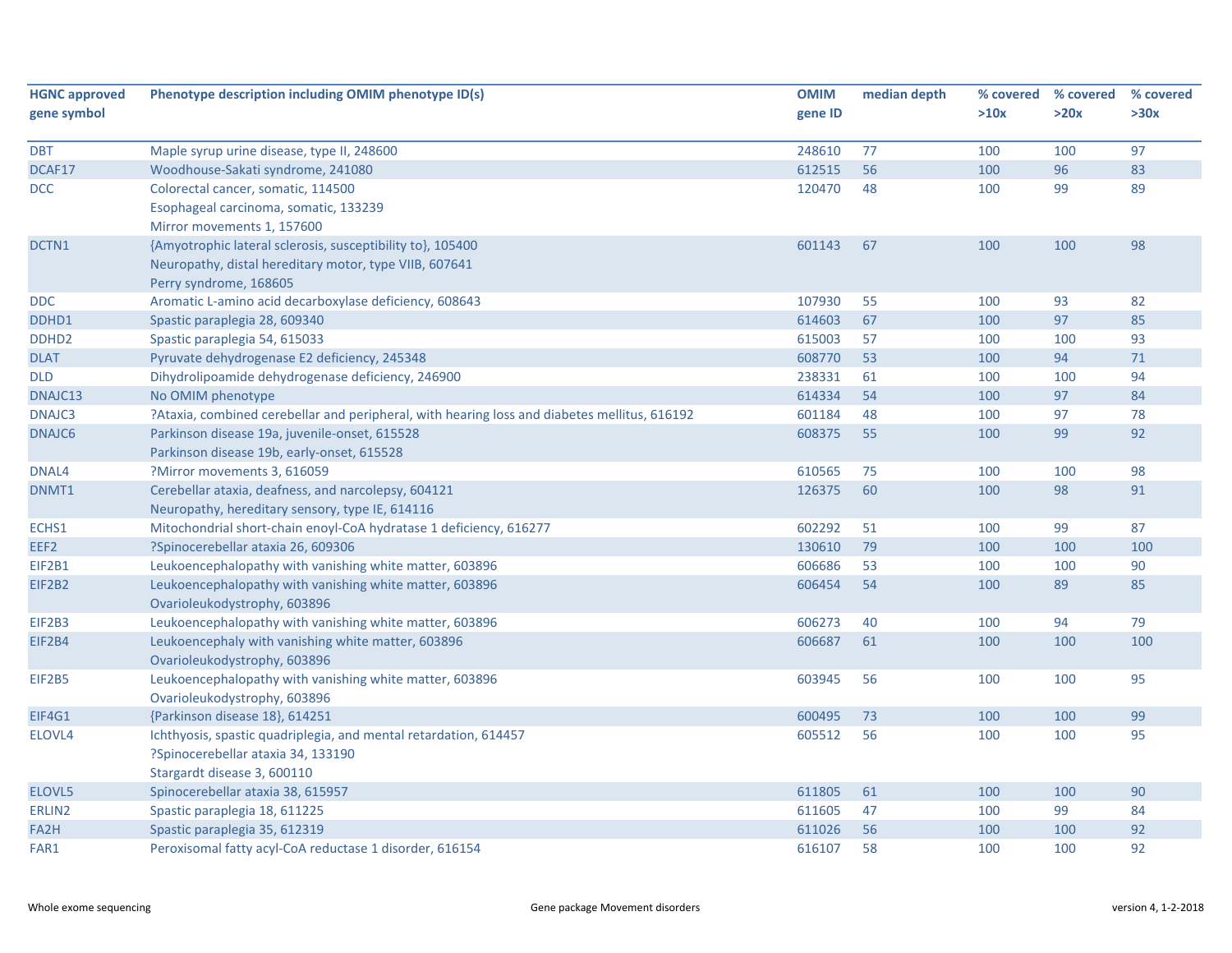| <b>HGNC approved</b> | Phenotype description including OMIM phenotype ID(s)                             | <b>OMIM</b> | median depth | % covered | % covered | % covered |
|----------------------|----------------------------------------------------------------------------------|-------------|--------------|-----------|-----------|-----------|
| gene symbol          |                                                                                  | gene ID     |              | >10x      | >20x      | >30x      |
| FBXO7                | Parkinson disease 15, 260300                                                     | 605648      | 60           | 100       | 100       | 93        |
| <b>FGF14</b>         | Spinocerebellar ataxia 27, 609307                                                | 601515      | 47           | 100       | 98        | 83        |
| FLVCR1               | Ataxia, posterior column, with retinitis pigmentosa, 609033                      | 609144      | 69           | 100       | 99        | 89        |
| FMR1                 | Fragile X syndrome, 300624                                                       | 309550      | 38           | 100       | 94        | 68        |
|                      | Fragile X tremor/ataxia syndrome, 300623                                         |             |              |           |           |           |
|                      | Premature ovarian failure 1, 311360                                              |             |              |           |           |           |
| FOLR1                | Neurodegeneration due to cerebral folate transport deficiency, 613068            | 136430      | 85           | 100       | 100       | 100       |
| FOXG1                | Rett syndrome, congenital variant, 613454                                        | 164874      | 60           | 99        | 91        | 82        |
| FRMD7                | Nystagmus 1, congenital, 310700                                                  | 300628      | 47           | 100       | 94        | 79        |
|                      | Nystagmus, infantile periodic alternating, 310700                                |             |              |           |           |           |
| <b>FTL</b>           | Hyperferritinemia-cataract syndrome, 600886                                      | 134790      | 90           | 100       | 100       | 100       |
|                      | L-ferritin deficiency, dominant and recessive, 615604                            |             |              |           |           |           |
|                      | Neurodegeneration with brain iron accumulation 3, 606159                         |             |              |           |           |           |
| <b>FUS</b>           | Amyotrophic lateral sclerosis 6, with or without frontotemporal dementia, 608030 | 137070      | 68           | 100       | 97        | 96        |
|                      | Tremor, hereditary essential, 4, 614782                                          |             |              |           |           |           |
| <b>FXN</b>           | Friedreich ataxia, 229300                                                        | 606829      | 28           | 99        | 62        | 39        |
|                      | Friedreich ataxia with retained reflexes, 229300                                 |             |              |           |           |           |
| <b>GALC</b>          | Krabbe disease, 245200                                                           | 606890      | 38           | 100       | 94        | 64        |
| <b>GAN</b>           | Giant axonal neuropathy-1, 256850                                                | 605379      | 62           | 100       | 100       | 94        |
| <b>GBA</b>           | Gaucher disease, perinatal lethal, 608013                                        | 606463      | 145          | 100       | 100       | 100       |
|                      | Gaucher disease, type I, 230800                                                  |             |              |           |           |           |
|                      | Gaucher disease, type II, 230900                                                 |             |              |           |           |           |
|                      | Gaucher disease, type III, 231000                                                |             |              |           |           |           |
|                      | Gaucher disease, type IIIC, 231005                                               |             |              |           |           |           |
|                      | {Lewy body dementia, susceptibility to}, 127750                                  |             |              |           |           |           |
|                      | {Parkinson disease, late-onset, susceptibility to}, 168600                       |             |              |           |           |           |
| GBA2                 | Spastic paraplegia 46, 614409                                                    | 609471      | 100          | 100       | 100       | 100       |
| <b>GCDH</b>          | Glutaricaciduria, type I, 231670                                                 | 608801      | 79           | 100       | 100       | 100       |
| GCH1                 | Dystonia, DOPA-responsive, with or without hyperphenylalaninemia, 128230         | 600225      | 45           | 100       | 99        | 87        |
|                      | Hyperphenylalaninemia, BH4-deficient, B, 233910                                  |             |              |           |           |           |
| <b>GFAP</b>          | Alexander disease, 203450                                                        | 137780      | 54           | 100       | 100       | 97        |
| GIGYF2               | {Parkinson disease 11}, 607688                                                   | 612003      | 47           | 100       | 95        | 79        |
| GJC <sub>2</sub>     | Leukodystrophy, hypomyelinating, 2, 608804                                       | 608803      | 52           | 97        | 86        | 75        |
|                      | Lymphedema, hereditary, IC, 613480                                               |             |              |           |           |           |
|                      | Spastic paraplegia 44, 613206                                                    |             |              |           |           |           |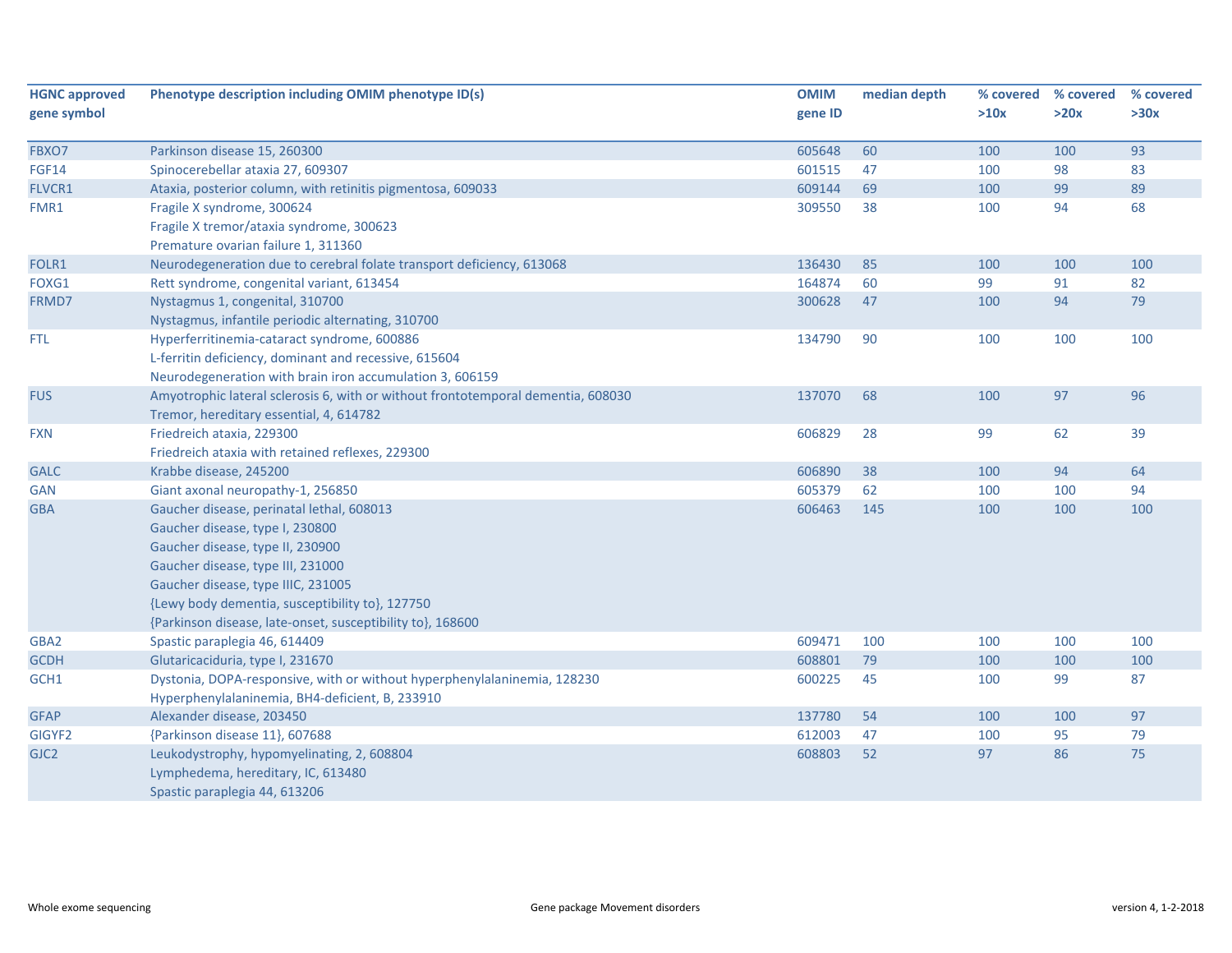| <b>HGNC approved</b> | Phenotype description including OMIM phenotype ID(s)                                | <b>OMIM</b> | median depth | % covered | % covered | % covered |
|----------------------|-------------------------------------------------------------------------------------|-------------|--------------|-----------|-----------|-----------|
| gene symbol          |                                                                                     | gene ID     |              | >10x      | >20x      | >30x      |
| GLB1                 | GM1-gangliosidosis, type I, 230500                                                  | 611458      | 67           | 100       | 99        | 87        |
|                      | GM1-gangliosidosis, type II, 230600                                                 |             |              |           |           |           |
|                      | GM1-gangliosidosis, type III, 230650                                                |             |              |           |           |           |
|                      | Mucopolysaccharidosis type IVB (Morquio), 253010                                    |             |              |           |           |           |
| <b>GNAL</b>          | Dystonia 25, 615073                                                                 | 139312      | 50           | 100       | 98        | 84        |
| GOSR2                | Epilepsy, progressive myoclonic 6, 614018                                           | 604027      | 48           | 100       | 91        | 80        |
| <b>GPR143</b>        | Nystagmus 6, congenital, 300814                                                     | 300808      | 38           | 100       | 89        | 67        |
|                      | Ocular albinism, type I, Nettleship-Falls type, 300500                              |             |              |           |           |           |
| GRID <sub>2</sub>    | Spinocerebellar ataxia 18, 616204                                                   | 602368      | 55           | 100       | 98        | 91        |
| GRM1                 | Spinocerebellar ataxia 13, 614831                                                   | 604473      | 83           | 100       | 100       | 95        |
| <b>HEXA</b>          | GM2-gangliosidosis, several forms, 272800                                           | 606869      | 54           | 100       | 99        | 87        |
|                      | [Hex A pseudodeficiency], 272800                                                    |             |              |           |           |           |
|                      | Tay-Sachs disease, 272800                                                           |             |              |           |           |           |
| <b>HEXB</b>          | Sandhoff disease, infantile, juvenile, and adult forms, 268800                      | 606873      | 69           | 100       | 100       | 94        |
| HPRT1                | HPRT-related gout, 300323                                                           | 308000      | 39           | 100       | 95        | 75        |
|                      | Lesch-Nyhan syndrome, 300322                                                        |             |              |           |           |           |
| HSPD1                | Leukodystrophy, hypomyelinating, 4, 612233                                          | 118190      | 56           | 100       | 100       | 88        |
|                      | Spastic paraplegia 13, 605280                                                       |             |              |           |           |           |
| HTRA2                | 3-methylglutaconic aciduria, type VIII, 617248                                      | 606441      | 102          | 100       | 100       | 97        |
|                      | {Parkinson disease 13}, 610297                                                      |             |              |           |           |           |
| IFRD1                | No OMIM phenotype                                                                   | 603502      | 52           | 100       | 99        | 86        |
| ITPR1                | Gillespie syndrome, 206700                                                          | 147265      | 60           | 100       | 99        | 92        |
|                      | Spinocerebellar ataxia 15, 606658                                                   |             |              |           |           |           |
|                      | Spinocerebellar ataxia 29, congenital nonprogressive, 117360                        |             |              |           |           |           |
| <b>KCNA1</b>         | Episodic ataxia/myokymia syndrome, 160120                                           | 176260      | 83           | 100       | 100       | 100       |
| KCNC1                | Epilepsy, progressive myoclonic 7, 616187                                           | 176258      | 90           | 100       | 100       | 97        |
| <b>KCNC3</b>         | Spinocerebellar ataxia 13, 605259                                                   | 176264      | 62           | 87        | 64        | 57        |
| <b>KCND3</b>         | Brugada syndrome 9, 616399                                                          | 605411      | 114          | 100       | 100       | 97        |
|                      | Spinocerebellar ataxia 19, 607346                                                   |             |              |           |           |           |
| KCNJ10               | Enlarged vestibular aqueduct, digenic, 600791                                       | 602208      | 133          | 100       | 100       | 100       |
|                      | SESAME syndrome, 612780                                                             |             |              |           |           |           |
| <b>KCNMA1</b>        | Generalized epilepsy and paroxysmal dyskinesia, 609446                              | 600150      | 58           | 100       | 98        | 87        |
| KCTD7                | Epilepsy, progressive myoclonic 3, with or without intracellular inclusions, 611726 | 611725      | 102          | 100       | 100       | 99        |
| KIF1A                | Mental retardation 9, 614255                                                        | 601255      | 70           | 100       | 100       | 99        |
|                      | Neuropathy, hereditary sensory, type IIC, 614213                                    |             |              |           |           |           |
|                      | Spastic paraplegia 30, 610357                                                       |             |              |           |           |           |
| KIF1C                | Spastic ataxia 2, 611302                                                            | 603060      | 83           | 100       | 100       | 99        |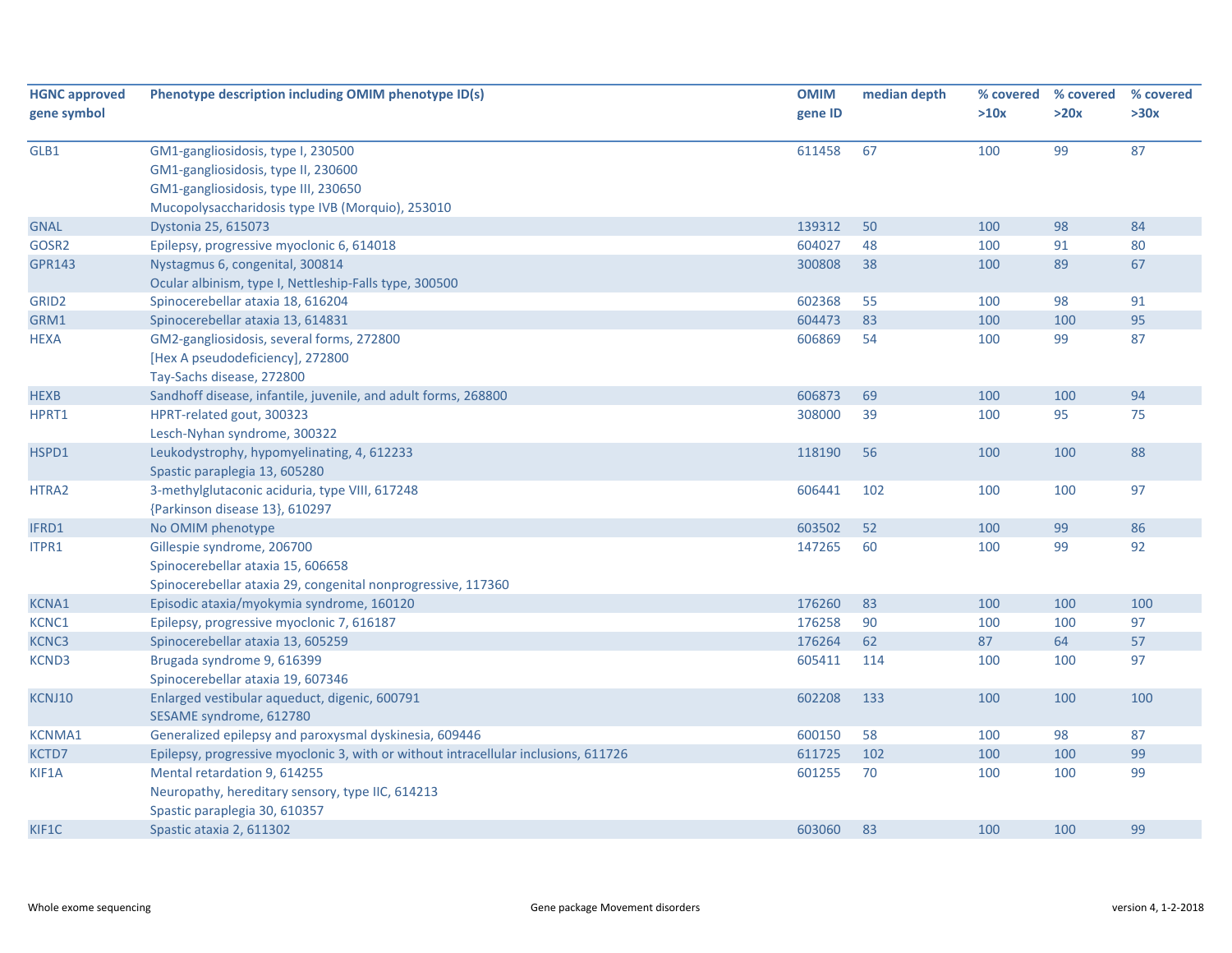| <b>HGNC approved</b><br>gene symbol | Phenotype description including OMIM phenotype ID(s)                                                                                                                                                                                                                                       | <b>OMIM</b><br>gene ID | median depth | % covered<br>>10x | % covered<br>>20x | % covered<br>>30x |
|-------------------------------------|--------------------------------------------------------------------------------------------------------------------------------------------------------------------------------------------------------------------------------------------------------------------------------------------|------------------------|--------------|-------------------|-------------------|-------------------|
| KIF5A                               | Myoclonus, intractable, neonatal, 617235<br>Spastic paraplegia 10, 604187                                                                                                                                                                                                                  | 602821                 | 63           | 100               | 99                | 90                |
| KMT2B                               | Dystonia 28, childhood-onset, 617284                                                                                                                                                                                                                                                       | 606834                 | 80           | 98                | 94                | 92                |
| L1CAM                               | CRASH syndrome, 303350<br>Corpus callosum, partial agenesis of, 304100<br>Hydrocephalus due to aqueductal stenosis, 307000<br>Hydrocephalus with Hirschsprung disease, 307000<br>Hydrocephalus with congenital idiopathic intestinal pseudoobstruction, 307000<br>MASA syndrome, 303350    | 308840                 | 78           | 100               | 100               | 99                |
| LAMA1                               | Poretti-Boltshauser syndrome, 615960                                                                                                                                                                                                                                                       | 150320                 | 57           | 100               | 98                | 89                |
| <b>LRPPRC</b>                       | Leigh syndrome, French-Canadian type, 220111                                                                                                                                                                                                                                               | 607544                 | 44           | 100               | 95                | 74                |
| LRRK2                               | {Parkinson disease 8}, 607060                                                                                                                                                                                                                                                              | 609007                 | 61           | 100               | 98                | 88                |
| <b>MAPT</b>                         | Dementia, frontotemporal, with or without parkinsonism, 600274<br>{Parkinson disease, susceptibility to}, 168600<br>Pick disease, 172700<br>Supranuclear palsy, progressive, 601104<br>Supranuclear palsy, progressive atypical, 260540                                                    | 157140                 | 63           | 100               | 100               | 94                |
| MARS2                               | ?Combined oxidative phosphorylation deficiency 25, 616430<br>Spastic ataxia 3, 611390                                                                                                                                                                                                      | 609728                 | 107          | 100               | 100               | 100               |
| MECP <sub>2</sub>                   | {Autism susceptibility 3}, 300496<br>Encephalopathy, neonatal severe, 300673<br>Mental retardation syndromic, Lubs type, 300260<br>Mental retardation, syndromic 13, 300055<br>Rett syndrome, 312750<br>Rett syndrome, atypical, 312750<br>Rett syndrome, preserved speech variant, 312750 | 300005                 | 88           | 100               | 100               | 94                |
| <b>MECR</b>                         | Dystonia, childhood-onset, with optic atrophy and basal ganglia abnormalities, 617282                                                                                                                                                                                                      | 608205                 | 57           | 100               | 100               | 98                |
| MICU1                               | Myopathy with extrapyramidal signs, 615673                                                                                                                                                                                                                                                 | 605084                 | 36           | 100               | 94                | 58                |
| MLC1                                | Megalencephalic leukoencephalopathy with subcortical cysts, 604004                                                                                                                                                                                                                         | 605908                 | 49           | 100               | 98                | 86                |
| <b>MMADHC</b>                       | Homocystinuria, cblD type, variant 1, 277410<br>Methylmalonic aciduria and homocystinuria, cblD type, 277410<br>Methylmalonic aciduria, cblD type, variant 2, 277410                                                                                                                       | 611935                 | 51           | 100               | 98                | 78                |
| <b>MRE11</b>                        | Ataxia-telangiectasia-like disorder, 604391                                                                                                                                                                                                                                                | 600814                 | 43           | 100               | 91                | 72                |
| <b>MTHFR</b>                        | Homocystinuria due to MTHFR deficiency, 236250<br>{Neural tube defects, susceptibility to}, 601634<br>{Schizophrenia, susceptibility to}, 181500<br>{Thromboembolism, susceptibility to}, 188050<br>{Vascular disease, susceptibility to}                                                  | 607093                 | 65           | 100               | 100               | 98                |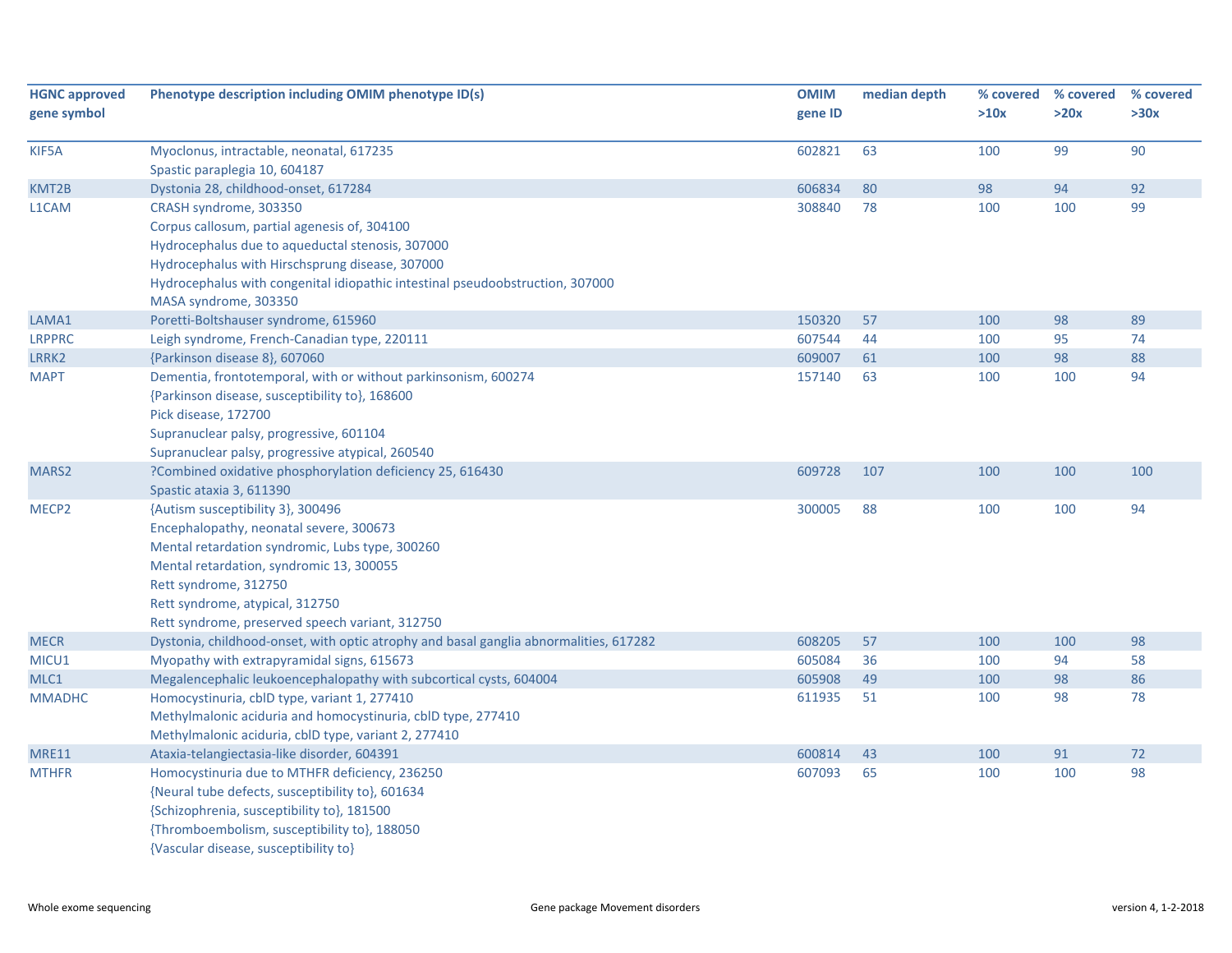| <b>HGNC approved</b><br>gene symbol | Phenotype description including OMIM phenotype ID(s)                             | <b>OMIM</b><br>gene ID | median depth | >10x | % covered % covered<br>>20x | % covered<br>>30x |
|-------------------------------------|----------------------------------------------------------------------------------|------------------------|--------------|------|-----------------------------|-------------------|
|                                     |                                                                                  |                        |              |      |                             |                   |
| <b>MTPAP</b>                        | ?Spastic ataxia 4, 613672                                                        | 613669                 | 68           | 100  | 99                          | 91                |
| <b>MTTP</b>                         | Abetalipoproteinemia, 200100                                                     | 157147                 | 49           | 100  | 99                          | 89                |
|                                     | {Metabolic syndrome, protection against}, 605552                                 |                        |              |      |                             |                   |
| <b>MVK</b>                          | Hyper-IgD syndrome, 260920                                                       | 251170                 | 58           | 100  | 100                         | 91                |
|                                     | Mevalonic aciduria, 610377                                                       |                        |              |      |                             |                   |
|                                     | Porokeratosis 3, multiple types, 175900                                          |                        |              |      |                             |                   |
| <b>NEXMIF</b>                       | Mental retardation 98, 300912                                                    | 300524                 | 51           | 100  | 100                         | 98                |
| NIPA1                               | Spastic paraplegia 6, 600363                                                     | 608145                 | 65           | 100  | 96                          | 85                |
| <b>NKX2-1</b>                       | Chorea, hereditary benign, 118700                                                | 600635                 | 54           | 100  | 100                         | 96                |
|                                     | Choreoathetosis, hypothyroidism, and neonatal respiratory distress, 610978       |                        |              |      |                             |                   |
|                                     | {Thyroid cancer, monmedullary, 1}, 188550                                        |                        |              |      |                             |                   |
| NOL3                                | Myoclonus, familial cortical, 614937                                             | 605235                 | 92           | 100  | 100                         | 100               |
| NPC1                                | Niemann-Pick disease, type C1, 257220                                            | 607623                 | 58           | 100  | 100                         | 93                |
|                                     | Niemann-Pick disease, type D, 257220                                             |                        |              |      |                             |                   |
| NPC <sub>2</sub>                    | Niemann-pick disease, type C2, 607625                                            | 601015                 | 64           | 100  | 100                         | 100               |
| <b>NUP62</b>                        | Striatonigral degeneration, infantile, 271930                                    | 605815                 | 89           | 100  | 100                         | 100               |
| OPA1                                | Behr syndrome, 210000                                                            | 605290                 | 46           | 100  | 96                          | $77$              |
|                                     | {Glaucoma, normal tension, susceptibility to}, 606657                            |                        |              |      |                             |                   |
|                                     | ?Mitochondrial DNA depletion syndrome 14 (encephalocardiomyopathic type), 616896 |                        |              |      |                             |                   |
|                                     | Optic atrophy 1, 165500                                                          |                        |              |      |                             |                   |
|                                     | Optic atrophy plus syndrome, 125250                                              |                        |              |      |                             |                   |
| PANK <sub>2</sub>                   | HARP syndrome, 607236                                                            | 606157                 | 57           | 100  | 100                         | 92                |
|                                     | Neurodegeneration with brain iron accumulation 1, 234200                         |                        |              |      |                             |                   |
| PARK7                               | Parkinson disease 7 early-onset, 606324                                          | 602533                 | 55           | 100  | 96                          | 78                |
| PAX <sub>6</sub>                    | Aniridia, 106210                                                                 | 607108                 | 50           | 100  | 98                          | 84                |
|                                     | Anterior segment dysgenesis 5, multiple subtypes, 604229                         |                        |              |      |                             |                   |
|                                     | Cataract with late-onset corneal dystrophy, 106210                               |                        |              |      |                             |                   |
|                                     | ?Coloboma of optic nerve, 120430<br>?Coloboma, ocular, 120200                    |                        |              |      |                             |                   |
|                                     | Foveal hypoplasia 1, 136520                                                      |                        |              |      |                             |                   |
|                                     | <b>Keratitis, 148190</b>                                                         |                        |              |      |                             |                   |
|                                     | ?Morning glory disc anomaly, 120430                                              |                        |              |      |                             |                   |
|                                     | Optic nerve hypoplasia, 165550                                                   |                        |              |      |                             |                   |
| <b>PCNA</b>                         | ?Ataxia-telangiectasia-like disorder, 615919                                     | 176740                 | 69           | 100  | 96                          | 81                |
| PDE10A                              | Dyskinesia, limb and orofacial, infantile-onset, 616921                          | 610652                 | 43           | 100  | 97                          | 79                |
|                                     | Striatal degeneration, 616922                                                    |                        |              |      |                             |                   |
| PDE8B                               | Pigmented nodular adrenocortical disease, primary, 3, 614190                     | 603390                 | 48           | 100  | 97                          | 87                |
|                                     | Striatal degeneration, 609161                                                    |                        |              |      |                             |                   |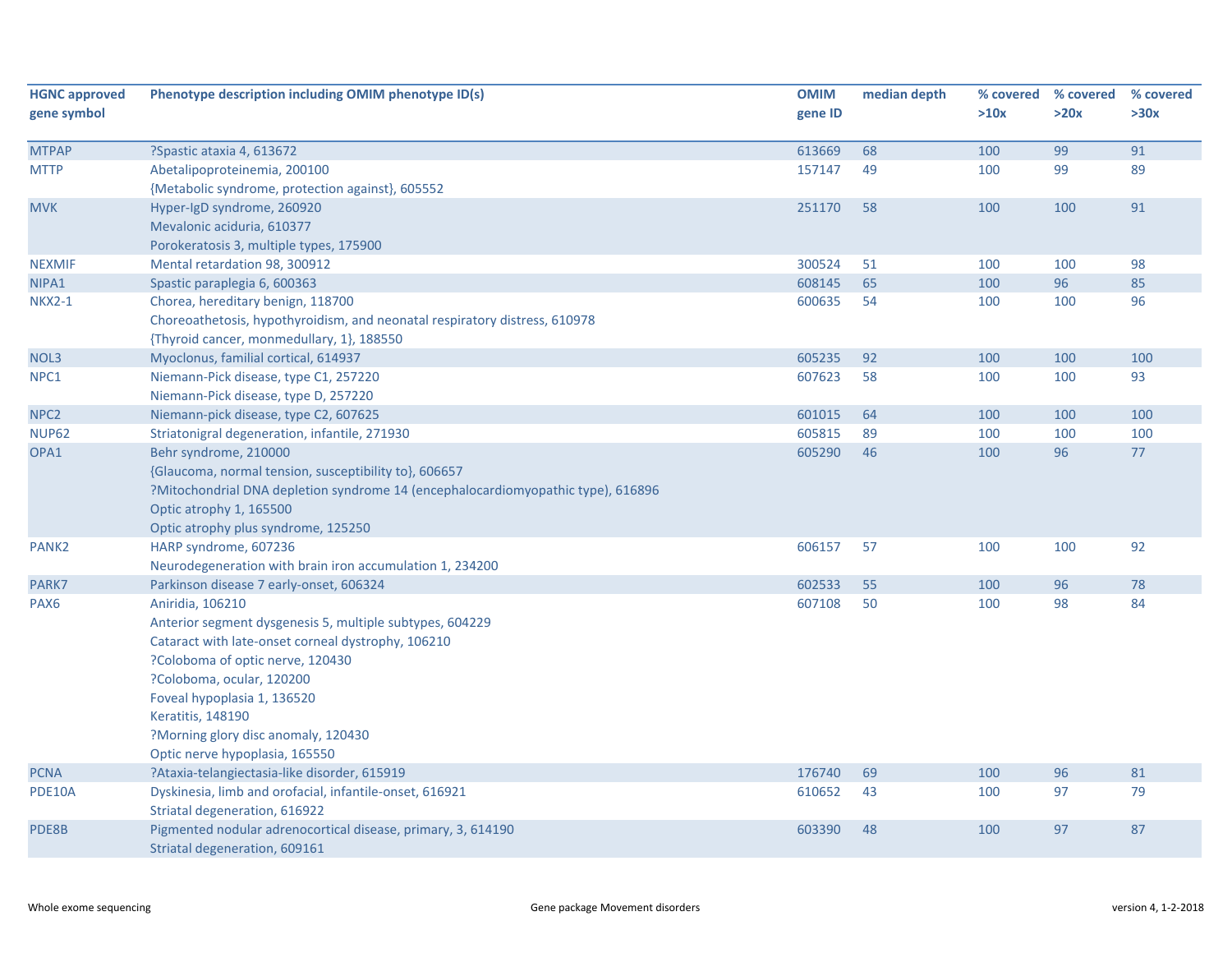| <b>HGNC approved</b><br>gene symbol | Phenotype description including OMIM phenotype ID(s)                                                                                                                                                                                               | <b>OMIM</b><br>gene ID | median depth | % covered<br>>10x | % covered<br>>20x | % covered<br>>30x |
|-------------------------------------|----------------------------------------------------------------------------------------------------------------------------------------------------------------------------------------------------------------------------------------------------|------------------------|--------------|-------------------|-------------------|-------------------|
| <b>PDGFB</b>                        | Basal ganglia calcification, idiopathic, 5, 615483<br>Dermatofibrosarcoma protuberans, 607907<br>Meningioma, SIS-related, 607174                                                                                                                   | 190040                 | 63           | 100               | 100               | 100               |
| <b>PDGFRB</b>                       | Basal ganglia calcification, idiopathic, 4, 615007<br>Kosaki overgrowth syndrome, 616592<br>Myeloproliferative disorder with eosinophilia, 131440 (4)<br>Myofibromatosis, infantile, 1, 228550<br>Premature aging syndrome, Penttinen type, 601812 | 173410                 | 78           | 100               | 100               | 99                |
| PDHA1                               | Pyruvate dehydrogenase E1-alpha deficiency, 312170                                                                                                                                                                                                 | 300502                 | 42           | 99                | 93                | 79                |
| <b>PDHX</b>                         | Lacticacidemia due to PDX1 deficiency, 245349                                                                                                                                                                                                      | 608769                 | 55           | 100               | 100               | 96                |
| PDSS1                               | Coenzyme Q10 deficiency, primary, 2, 614651                                                                                                                                                                                                        | 607429                 | 50           | 100               | 93                | 84                |
| PDSS2                               | Coenzyme Q10 deficiency, primary, 3, 614652                                                                                                                                                                                                        | 610564                 | 48           | 100               | 95                | 78                |
| <b>PDYN</b>                         | Spinocerebellar ataxia 23, 610245                                                                                                                                                                                                                  | 131340                 | 80           | 100               | 100               | 100               |
| <b>PEX10</b>                        | Peroxisome biogenesis disorder 6A (Zellweger), 614870<br>Peroxisome biogenesis disorder 6B, 614871                                                                                                                                                 | 602859                 | 64           | 100               | 96                | 89                |
| PEX2                                | Peroxisome biogenesis disorder 5A (Zellweger), 614866<br>Peroxisome biogenesis disorder 5B, 614867                                                                                                                                                 | 170993                 | 52           | 100               | 100               | 99                |
| PEX7                                | Peroxisome biogenesis disorder 9B, 614879<br>Rhizomelic chondrodysplasia punctata, type 1, 215100                                                                                                                                                  | 601757                 | 43           | 100               | 100               | 87                |
| <b>PHYH</b>                         | Refsum disease, 266500                                                                                                                                                                                                                             | 602026                 | 80           | 100               | 92                | 78                |
| PIK3R5                              | Ataxia-oculomotor apraxia 3, 615217                                                                                                                                                                                                                | 611317                 | 67           | 100               | 100               | 94                |
| PINK1                               | Parkinson disease 6, early onset, 605909                                                                                                                                                                                                           | 608309                 | 74           | 100               | 97                | 90                |
| PLA2G6                              | Infantile neuroaxonal dystrophy 1, 256600<br>Neurodegeneration with brain iron accumulation 2B, 610217<br>Parkinson disease 14, 612953                                                                                                             | 603604                 | 80           | 100               | 100               | 99                |
| PLP1                                | Pelizaeus-Merzbacher disease, 312080<br>Spastic paraplegia 2, 312920                                                                                                                                                                               | 300401                 | 74           | 100               | 99                | 87                |
| PMM <sub>2</sub>                    | Congenital disorder of glycosylation, type Ia, 212065                                                                                                                                                                                              | 601785                 | 53           | 100               | 100               | 91                |
| <b>PMPCA</b>                        | Spinocerebellar ataxia 2, 213200                                                                                                                                                                                                                   | 613036                 | 92           | 100               | 100               | 100               |
| <b>PNKD</b>                         | Paroxysmal nonkinesigenic dyskinesia, 118800                                                                                                                                                                                                       | 609023                 | 65           | 100               | 100               | 99                |
| <b>PNKP</b>                         | Ataxia-oculomotor apraxia 4, 616267<br>Microcephaly, seizures, and developmental delay, 613402                                                                                                                                                     | 605610                 | 72           | 100               | 100               | 97                |
| PNPLA6                              | Boucher-Neuhauser syndrome, 215470<br>?Laurence-Moon syndrome, 245800<br>Oliver-McFarlane syndrome, 275400<br>Spastic paraplegia 39, 612020                                                                                                        | 603197                 | 78           | 100               | 100               | 98                |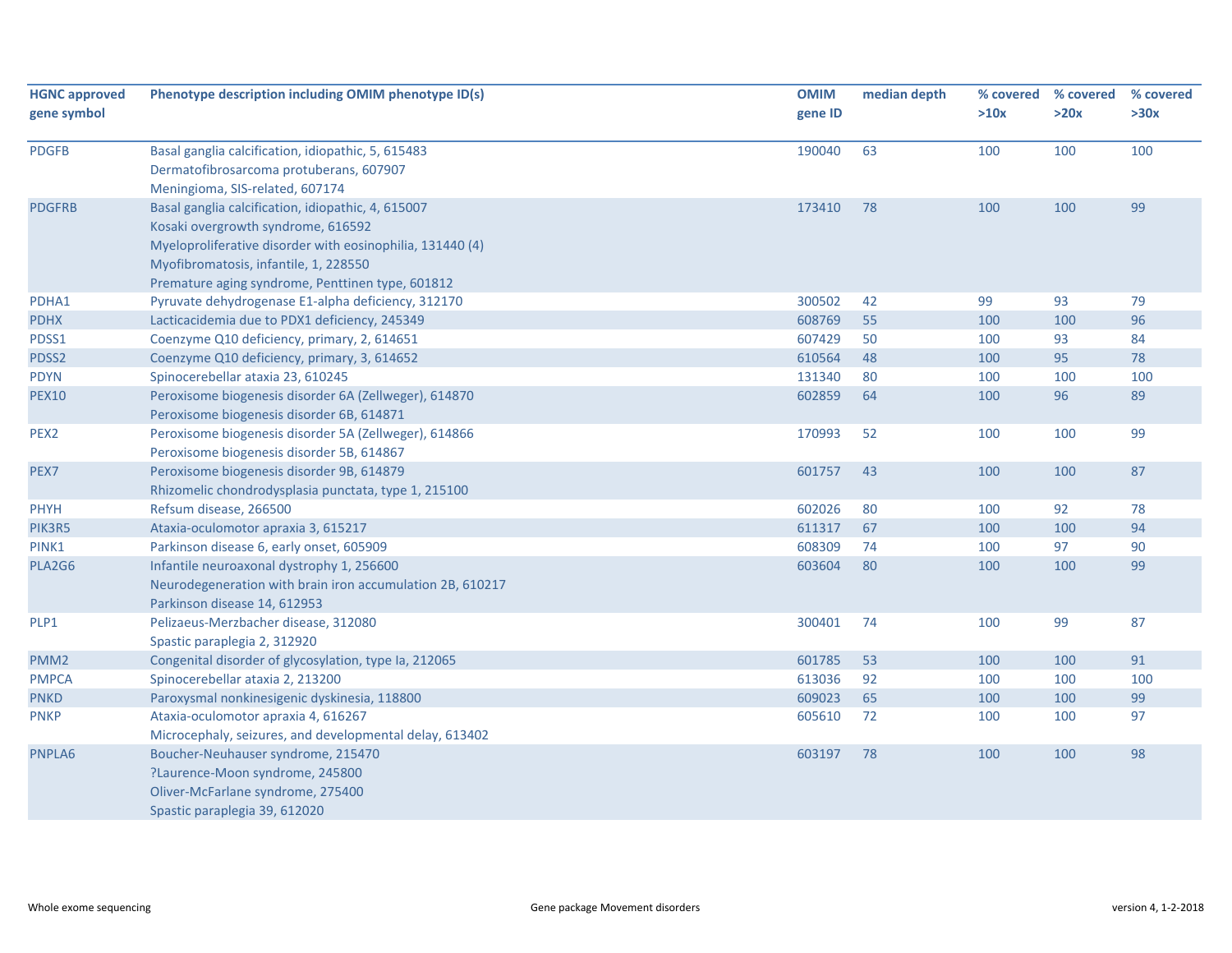| <b>HGNC approved</b><br>gene symbol | Phenotype description including OMIM phenotype ID(s)                                                                                                                                                                                                                                                                                    | <b>OMIM</b><br>gene ID | median depth | >10x | % covered % covered<br>>20x | % covered<br>>30x |
|-------------------------------------|-----------------------------------------------------------------------------------------------------------------------------------------------------------------------------------------------------------------------------------------------------------------------------------------------------------------------------------------|------------------------|--------------|------|-----------------------------|-------------------|
| <b>POLG</b>                         | Mitochondrial DNA depletion syndrome 4A (Alpers type), 203700<br>Mitochondrial DNA depletion syndrome 4B (MNGIE type), 613662<br>Mitochondrial recessive ataxia syndrome (includes SANDO and SCAE), 607459<br>Progressive external ophthalmoplegia 1, 157640<br>Progressive external ophthalmoplegia 1, 258450                          | 174763                 | 71           | 100  | 100                         | 99                |
| POLR3A                              | Leukodystrophy, hypomyelinating, 7, with or without oligodontia and/or hypogonadotropic hypogonadism,<br>607694                                                                                                                                                                                                                         | 614258                 | 60           | 100  | 99                          | 89                |
| POLR3B                              | Leukodystrophy, hypomyelinating, 8, with or without oligodontia and/or hypogonadotropic hypogonadism,<br>614381                                                                                                                                                                                                                         | 614366                 | 53           | 100  | 97                          | 81                |
| PPP2R2B                             | Spinocerebellar ataxia 12, 604326                                                                                                                                                                                                                                                                                                       | 604325                 | 51           | 100  | 98                          | 86                |
| <b>PRKCG</b>                        | Spinocerebellar ataxia 14, 605361                                                                                                                                                                                                                                                                                                       | 176980                 | 70           | 100  | 100                         | 94                |
| <b>PRKN</b>                         | Adenocarcinoma of lung, somatic, 211980<br>Adenocarcinoma, ovarian, somatic, 167000<br>{Leprosy, susceptibility to}, 607572<br>Parkinson disease, juvenile, type 2, 600116                                                                                                                                                              | 602544                 | 57           | 100  | 100                         | 93                |
| <b>PRKRA</b>                        | Dystonia 16, 612067                                                                                                                                                                                                                                                                                                                     | 603424                 | 67           | 100  | 99                          | 95                |
| PRRT2                               | Convulsions, familial infantile, with paroxysmal choreoathetosis, 602066<br>Episodic kinesigenic dyskinesia 1, 128200<br>Seizures, benign familial infantile, 2, 605751                                                                                                                                                                 | 614386                 | 75           | 100  | 100                         | 100               |
| PSEN1                               | Acne inversa, familial, 3, 613737<br>Alzheimer disease, type 3, 607822<br>Alzheimer disease, type 3, with spastic paraparesis and apraxia, 607822<br>Alzheimer disease, type 3, with spastic paraparesis and unusual plaques, 607822<br>Cardiomyopathy, dilated, 1U, 613694<br>Dementia, frontotemporal, 600274<br>Pick disease, 172700 | 104311                 | 41           | 100  | 98                          | 78                |
| PTRHD1                              | No OMIM phenotype                                                                                                                                                                                                                                                                                                                       | 617342                 | 80           | 100  | 100                         | 99                |
| PYCR2                               | Leukodystrophy, hypomyelinating, 10, 616420                                                                                                                                                                                                                                                                                             | 616406                 | 74           | 100  | 100                         | 100               |
| <b>RAB18</b>                        | Warburg micro syndrome 3, 614222                                                                                                                                                                                                                                                                                                        | 602207                 | 71           | 100  | 100                         | 88                |
| <b>RAB29</b>                        | No OMIM phenotype                                                                                                                                                                                                                                                                                                                       | 603949                 | 49           | 100  | 100                         | 93                |
| RAB3GAP1                            | Warburg micro syndrome 1, 600118                                                                                                                                                                                                                                                                                                        | 602536                 | 49           | 100  | 99                          | 89                |
| RAB3GAP2                            | Martsolf syndrome, 212720<br>Warburg micro syndrome 2, 614225                                                                                                                                                                                                                                                                           | 609275                 | 49           | 100  | 96                          | 79                |
| RAD51                               | {Breast cancer, susceptibility to}, 114480<br>?Fanconi anemia, complementation group R, 617244<br>Mirror movements 2, 614508                                                                                                                                                                                                            | 179617                 | 36           | 88   | 87                          | 67                |
| REEP1                               | ?Neuronopathy, distal hereditary motor, type VB, 614751<br>Spastic paraplegia 31, 610250                                                                                                                                                                                                                                                | 609139                 | 50           | 100  | 100                         | 89                |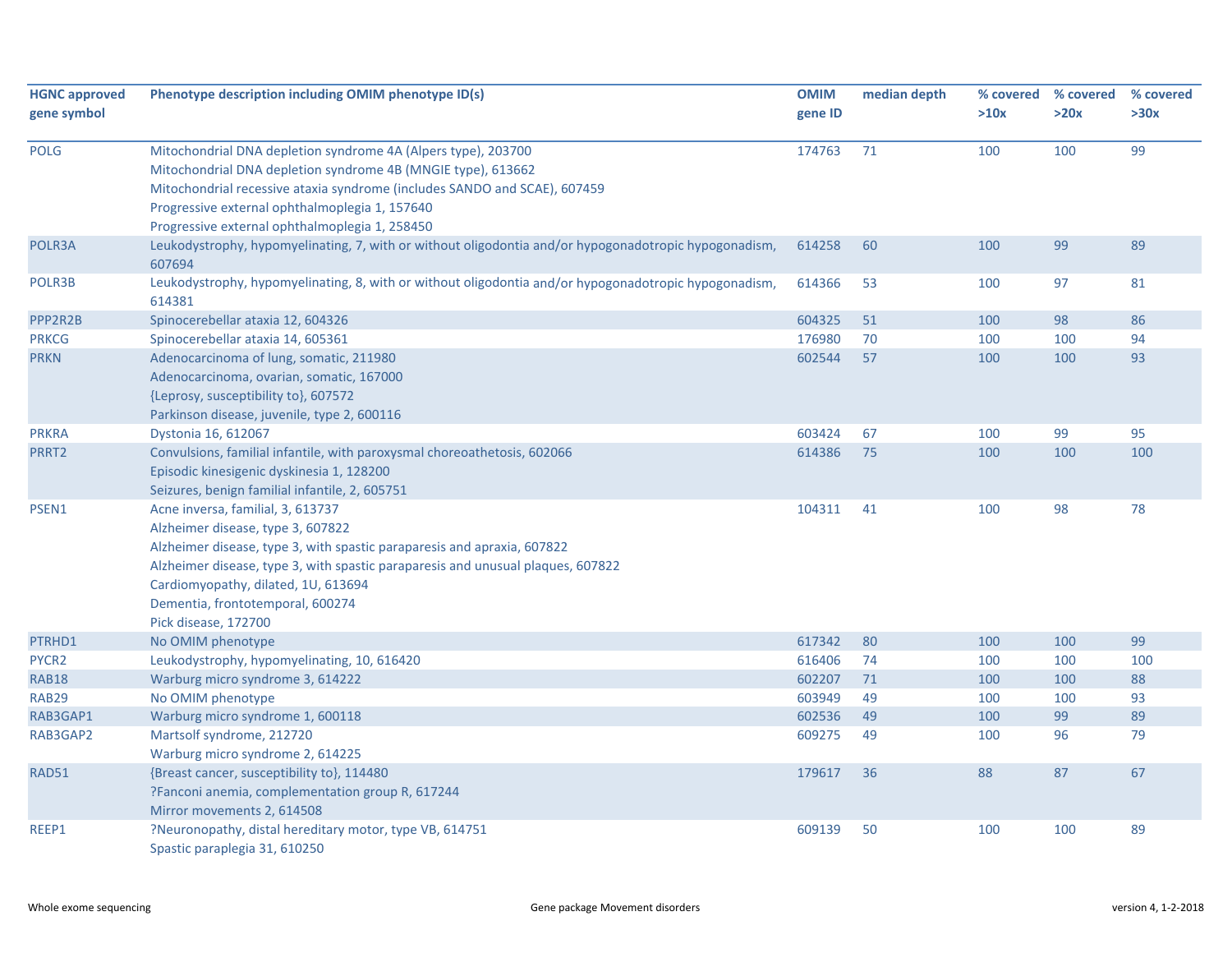| <b>HGNC approved</b>            | Phenotype description including OMIM phenotype ID(s)                                                                                                                       | <b>OMIM</b> | median depth | % covered | % covered | % covered |
|---------------------------------|----------------------------------------------------------------------------------------------------------------------------------------------------------------------------|-------------|--------------|-----------|-----------|-----------|
| gene symbol                     |                                                                                                                                                                            | gene ID     |              | >10x      | >20x      | >30x      |
|                                 |                                                                                                                                                                            |             |              |           |           |           |
| RNASEH2A                        | Aicardi-Goutieres syndrome 4, 610333                                                                                                                                       | 606034      | 73           | 100       | 100       | 99        |
| RNASEH2B                        | Aicardi-Goutieres syndrome 2, 610181                                                                                                                                       | 610326      | 48           | 100       | 97        | 81        |
| RNASEH2C                        | Aicardi-Goutieres syndrome 3, 610329                                                                                                                                       | 610330      | 139          | 100       | 100       | 100       |
| <b>RNF170</b>                   | Ataxia, sensory, 1, 608984                                                                                                                                                 | 614649      | 56           | 100       | 94        | 72        |
| <b>RNF216</b>                   | Cerebellar ataxia and hypogonadotropic hypogonadism, 212840                                                                                                                | 609948      | 54           | 100       | 92        | 75        |
| RTN <sub>2</sub>                | Spastic paraplegia 12, 604805                                                                                                                                              | 603183      | 100          | 100       | 100       | 100       |
| <b>RUBCN</b>                    | ?Spinocerebellar ataxia 15, 615705                                                                                                                                         | 613516      | 56           | 100       | 96        | 88        |
| <b>SACS</b>                     | Spastic ataxia, Charlevoix-Saguenay type, 270550                                                                                                                           | 604490      | 58           | 100       | 100       | 98        |
| SAMHD1                          | Aicardi-Goutieres syndrome 5, 612952<br>?Chilblain lupus 2, 614415                                                                                                         | 606754      | 49           | 100       | 93        | 69        |
| SCN11A                          | Episodic pain syndrome, familial, 3, 615552<br>Neuropathy, hereditary sensory and autonomic, type VII, 615548                                                              | 604385      | 62           | 100       | 99        | 92        |
| SCN8A                           | ?Cognitive impairment with or without cerebellar ataxia, 614306<br>Epileptic encephalopathy, early infantile, 13, 614558<br>Seizures, benign familial infantile, 5, 617080 | 600702      | 72           | 100       | 99        | 91        |
| SERAC1                          | 3-methylglutaconic aciduria with deafness, encephalopathy, and Leigh-like syndrome, 614739                                                                                 | 614725      | 44           | 100       | 92        | 66        |
| <b>SETX</b>                     | Amyotrophic lateral sclerosis 4, juvenile, 602433<br>Spinocerebellar ataxia 1, 606002                                                                                      | 608465      | 55           | 100       | 99        | 92        |
| SGCE                            | Dystonia-11, myoclonic, 159900                                                                                                                                             | 604149      | 56           | 100       | 98        | 86        |
| SIL <sub>1</sub>                | Marinesco-Sjogren syndrome, 248800                                                                                                                                         | 608005      | 54           | 100       | 100       | 93        |
| <b>SLC12A6</b>                  | Agenesis of the corpus callosum with peripheral neuropathy, 218000                                                                                                         | 604878      | 46           | 100       | 97        | 83        |
| <b>SLC16A2</b>                  | Allan-Herndon-Dudley syndrome, 300523                                                                                                                                      | 300095      | 60           | 100       | 100       | 86        |
| <b>SLC19A3</b>                  | Thiamine metabolism dysfunction syndrome 2 (biotin- or thiamine-responsive encephalopathy type 2),<br>607483                                                               | 606152      | 54           | 100       | 100       | 94        |
| SLC1A3                          | Episodic ataxia, type 6, 612656                                                                                                                                            | 600111      | 66           | 100       | 100       | 97        |
| SLC20A2                         | Basal ganglia calcification, idiopathic, 1, 213600                                                                                                                         | 158378      | 65           | 100       | 98        | 86        |
| <b>SLC25A15</b>                 | Hyperornithinemia-hyperammonemia-homocitrullinemia syndrome, 238970                                                                                                        | 603861      | 85           | 100       | 100       | 94        |
| SLC <sub>2</sub> A <sub>1</sub> | Dystonia 9, 601042                                                                                                                                                         | 138140      | 94           | 100       | 100       | 100       |
|                                 | {Epilepsy, idiopathic generalized, susceptibility to, 12}, 614847                                                                                                          |             |              |           |           |           |
|                                 | GLUT1 deficiency syndrome 1, infantile onset, severe, 606777                                                                                                               |             |              |           |           |           |
|                                 | GLUT1 deficiency syndrome 2, childhood onset, 612126                                                                                                                       |             |              |           |           |           |
|                                 | Stomatin-deficient cryohydrocytosis with neurologic defects, 608885                                                                                                        |             |              |           |           |           |
| <b>SLC30A10</b>                 | Hypermanganesemia with dystonia 1, 613280                                                                                                                                  | 611146      | 81           | 100       | 100       | 98        |
| SLC33A1                         | Congenital cataracts, hearing loss, and neurodegeneration, 614482                                                                                                          | 603690      | 55           | 100       | 97        | 78        |
|                                 | Spastic paraplegia 42, 612539                                                                                                                                              |             |              |           |           |           |
| <b>SLC39A14</b>                 | Hypermanganesemia with dystonia 2, 617013                                                                                                                                  | 608736      | 57           | 100       | 99        | 92        |
| SLC52A2                         | Brown-Vialetto-Van Laere syndrome 2, 614707                                                                                                                                | 607882      | 114          | 100       | 100       | 100       |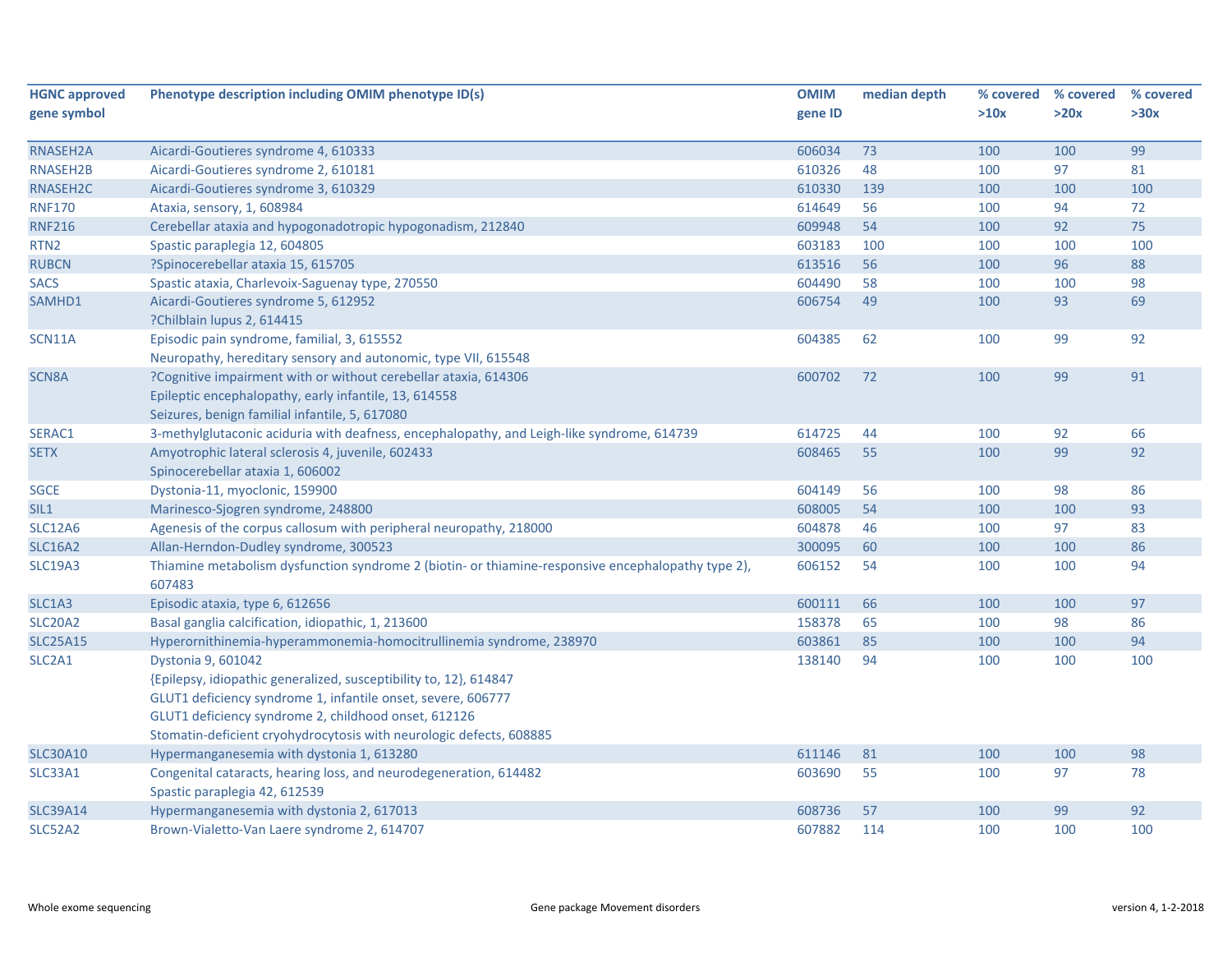| <b>HGNC approved</b><br>gene symbol | Phenotype description including OMIM phenotype ID(s)                                                                                            | <b>OMIM</b><br>gene ID | median depth | % covered<br>>10x | % covered<br>>20x | % covered<br>>30x |
|-------------------------------------|-------------------------------------------------------------------------------------------------------------------------------------------------|------------------------|--------------|-------------------|-------------------|-------------------|
| <b>SLC52A3</b>                      | Brown-Vialetto-Van Laere syndrome 1, 211530<br>?Fazio-Londe disease, 211500                                                                     | 613350                 | 69           | 100               | 100               | 100               |
| SLC6A3                              | {Nicotine dependence, protection against}, 188890<br>Parkinsonism-dystonia, infantile, 613135                                                   | 126455                 | 65           | 100               | 100               | 99                |
| SLC9A1                              | ?Lichtenstein-Knorr syndrome, 616291                                                                                                            | 107310                 | 76           | 100               | 100               | 98                |
| SMPD1                               | Niemann-Pick disease, type A, 257200<br>Niemann-Pick disease, type B, 607616                                                                    | 607608                 | 87           | 100               | 99                | 97                |
| <b>SNCA</b>                         | Dementia, Lewy body, 127750<br>Parkinson disease 1, 168601<br>Parkinson disease 4, 605543                                                       | 163890                 | 34           | 100               | 99                | 69                |
| <b>SNX14</b>                        | Spinocerebellar ataxia 20, 616354                                                                                                               | 616105                 | 50           | 100               | 97                | 81                |
| <b>SOX10</b>                        | PCWH syndrome, 609136<br>Waardenburg syndrome, type 2E, with or without neurologic involvement, 611584<br>Waardenburg syndrome, type 4C, 613266 | 602229                 | 68           | 100               | 100               | 100               |
| <b>SPART</b>                        | Troyer syndrome, 275900                                                                                                                         | 607111                 | 55           | 100               | 100               | 91                |
| <b>SPAST</b>                        | Spastic paraplegia 4, 182601                                                                                                                    | 604277                 | 46           | 100               | 98                | 80                |
| <b>SPG11</b>                        | Amyotrophic lateral sclerosis 5, juvenile, 602099<br>Charcot-Marie-Tooth disease, axonal, type 2X, 616668<br>Spastic paraplegia 11, 604360      | 610844                 | 56           | 100               | 98                | 92                |
| <b>SPG21</b>                        | Mast syndrome, 248900                                                                                                                           | 608181                 | 43           | 100               | 91                | 66                |
| SPG7                                | Spastic paraplegia 7, 607259                                                                                                                    | 602783                 | 80           | 100               | 99                | 91                |
| <b>SPR</b>                          | Dystonia, dopa-responsive, due to sepiapterin reductase deficiency, 612716                                                                      | 182125                 | 66           | 100               | 100               | 96                |
| SPTBN2                              | Spinocerebellar ataxia 5, 600224<br>Spinocerebellar ataxia 14, 615386                                                                           | 604985                 | 73           | 100               | 100               | 100               |
| STUB1                               | Spinocerebellar ataxia 16, 615768                                                                                                               | 607207                 | 96           | 100               | 100               | 100               |
| <b>SUCLA2</b>                       | Mitochondrial DNA depletion syndrome 5 (encephalomyopathic with or without methylmalonic aciduria),<br>612073                                   | 603921                 | 46           | 100               | 94                | 80                |
| SUCLG1                              | Mitochondrial DNA depletion syndrome 9 (encephalomyopathic type with methylmalonic aciduria), 245400                                            | 611224                 | 61           | 100               | 99                | 93                |
| <b>SUOX</b>                         | Sulfite oxidase deficiency, 272300                                                                                                              | 606887                 | 106          | 100               | 100               | 100               |
| SURF1                               | Charcot-Marie-Tooth disease, type 4K, 616684<br>Leigh syndrome, due to COX IV deficiency, 256000                                                | 185620                 | 59           | 93                | 87                | 87                |
| SYNE1                               | Emery-Dreifuss muscular dystrophy 4, 612998<br>Spinocerebellar ataxia 8, 610743                                                                 | 608441                 | 55           | 100               | 99                | 89                |
| SYNJ1                               | Epileptic encephalopathy, early infantile, 53, 617389<br>Parkinson disease 20, early-onset, 615530                                              | 604297                 | 48           | 100               | 96                | 83                |
| <b>SYT14</b>                        | Spinocerebellar ataxia 11, 614229                                                                                                               | 610949                 | 47           | 100               | 93                | 80                |
| TAF1                                | Dystonia-Parkinsonism, 314250<br>Mental retardation, syndromic 33, 300966                                                                       | 313650                 | 48           | 100               | 95                | 83                |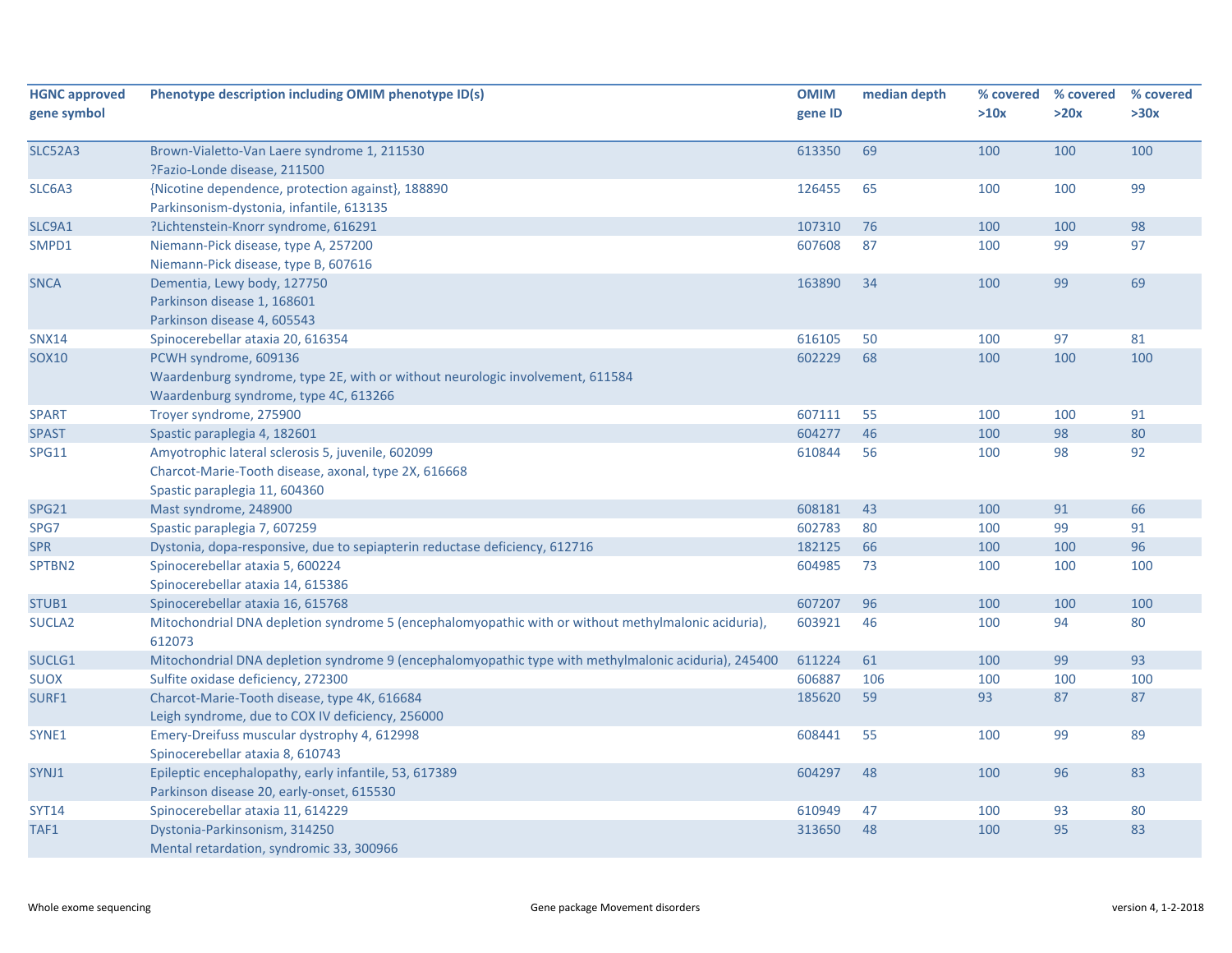| <b>HGNC approved</b><br>gene symbol | Phenotype description including OMIM phenotype ID(s)                                                                       | <b>OMIM</b><br>gene ID | median depth | % covered<br>>10x | % covered<br>>20x | % covered<br>>30x |
|-------------------------------------|----------------------------------------------------------------------------------------------------------------------------|------------------------|--------------|-------------------|-------------------|-------------------|
| TANGO <sub>2</sub>                  | Metabolic encephalomyopathic crises, recurrent, with rhabdomyolysis, cardiac arrhythmias, and<br>neurodegeneration, 616878 | 616830                 | 61           | 100               | 100               | 93                |
| <b>TBC1D20</b>                      | Warburg micro syndrome 4, 615663                                                                                           | 611663                 | 53           | 98                | 93                | 93                |
| <b>TBP</b>                          | {Parkinson disease, susceptibility to}, 168600                                                                             | 600075                 | 46           | 100               | 99                | 81                |
|                                     | Spinocerebellar ataxia 17, 607136                                                                                          |                        |              |                   |                   |                   |
| TDP1                                | Spinocerebellar ataxia with axonal neuropathy, 607250                                                                      | 607198                 | 37           | 100               | 91                | 67                |
| TECPR2                              | Spastic paraplegia 49, 615031                                                                                              | 615000                 | 66           | 100               | 99                | 94                |
| TENM4                               | Tremor, hereditary essential, 5, 616736                                                                                    | 610084                 | 70           | 100               | 98                | 93                |
| TGM6                                | Spinocerebellar ataxia 35, 613908                                                                                          | 613900                 | 73           | 100               | 100               | 98                |
| TН                                  | Segawa syndrome, recessive, 605407                                                                                         | 191290                 | 66           | 100               | 100               | 97                |
| THAP1                               | Dystonia 6, torsion, 602629                                                                                                | 609520                 | 64           | 100               | 100               | 98                |
| <b>TIMM8A</b>                       | Mohr-Tranebjaerg syndrome, 304700                                                                                          | 300356                 | 102          | 100               | 100               | 100               |
| <b>TMEM240</b>                      | Spinocerebellar ataxia 21, 607454                                                                                          | 616101                 | 65           | 100               | 100               | 100               |
| TMEM67                              | {Bardet-Biedl syndrome 14, modifier of}, 615991                                                                            | 609884                 | 58           | 100               | 98                | 82                |
|                                     | COACH syndrome, 216360                                                                                                     |                        |              |                   |                   |                   |
|                                     | Joubert syndrome 6, 610688                                                                                                 |                        |              |                   |                   |                   |
|                                     | Meckel syndrome 3, 607361                                                                                                  |                        |              |                   |                   |                   |
|                                     | Nephronophthisis 11, 613550                                                                                                |                        |              |                   |                   |                   |
| TOR1A                               | {Dystonia-1, modifier of}                                                                                                  | 605204                 | 50           | 100               | 99                | 93                |
|                                     | Dystonia-1, torsion, 128100                                                                                                |                        |              |                   |                   |                   |
| TPP1                                | Ceroid lipofuscinosis, neuronal, 2, 204500                                                                                 | 607998                 | 70           | 100               | 100               | 99                |
|                                     | Spinocerebellar ataxia 7, 609270                                                                                           |                        |              |                   |                   |                   |
| TREM2                               | Nasu-Hakola disease, 221770                                                                                                | 605086                 | 68           | 100               | 100               | 100               |
| TREX1                               | Aicardi-Goutieres syndrome 1, dominant and recessive, 225750                                                               | 606609                 | 116          | 100               | 100               | 100               |
|                                     | Chilblain lupus, 610448                                                                                                    |                        |              |                   |                   |                   |
|                                     | {Systemic lupus erythematosus, susceptibility to}, 152700                                                                  |                        |              |                   |                   |                   |
|                                     | Vasculopathy, retinal, with cerebral leukodystrophy, 192315                                                                |                        |              |                   |                   |                   |
| <b>TSEN54</b>                       | Pontocerebellar hypoplasia type 2A, 277470                                                                                 | 608755                 | 67           | 100               | 96                | 95                |
|                                     | Pontocerebellar hypoplasia type 4, 225753                                                                                  |                        |              |                   |                   |                   |
|                                     | ?Pontocerebellar hypoplasia type 5, 610204                                                                                 |                        |              |                   |                   |                   |
| TTBK2                               | Spinocerebellar ataxia 11, 604432                                                                                          | 611695                 | 59           | 100               | 100               | 95                |
| <b>TTC19</b>                        | Mitochondrial complex III deficiency, nuclear type 2, 615157                                                               | 613814                 | 39           | 100               | 89                | 62                |
| <b>TTPA</b>                         | Ataxia with isolated vitamin E deficiency, 277460                                                                          | 600415                 | 45           | 100               | 96                | 79                |
| <b>TUBA1A</b>                       | Lissencephaly 3, 611603                                                                                                    | 602529                 | 89           | 100               | 100               | 100               |
| <b>TUBB4A</b>                       | Dystonia 4, torsion, 128101                                                                                                | 602662                 | 148          | 100               | 100               | 97                |
|                                     | Leukodystrophy, hypomyelinating, 6, 612438                                                                                 |                        |              |                   |                   |                   |
| TUBG1                               | Cortical dysplasia, complex, with other brain malformations 4, 615412                                                      | 191135                 | 99           | 100               | 100               | 100               |